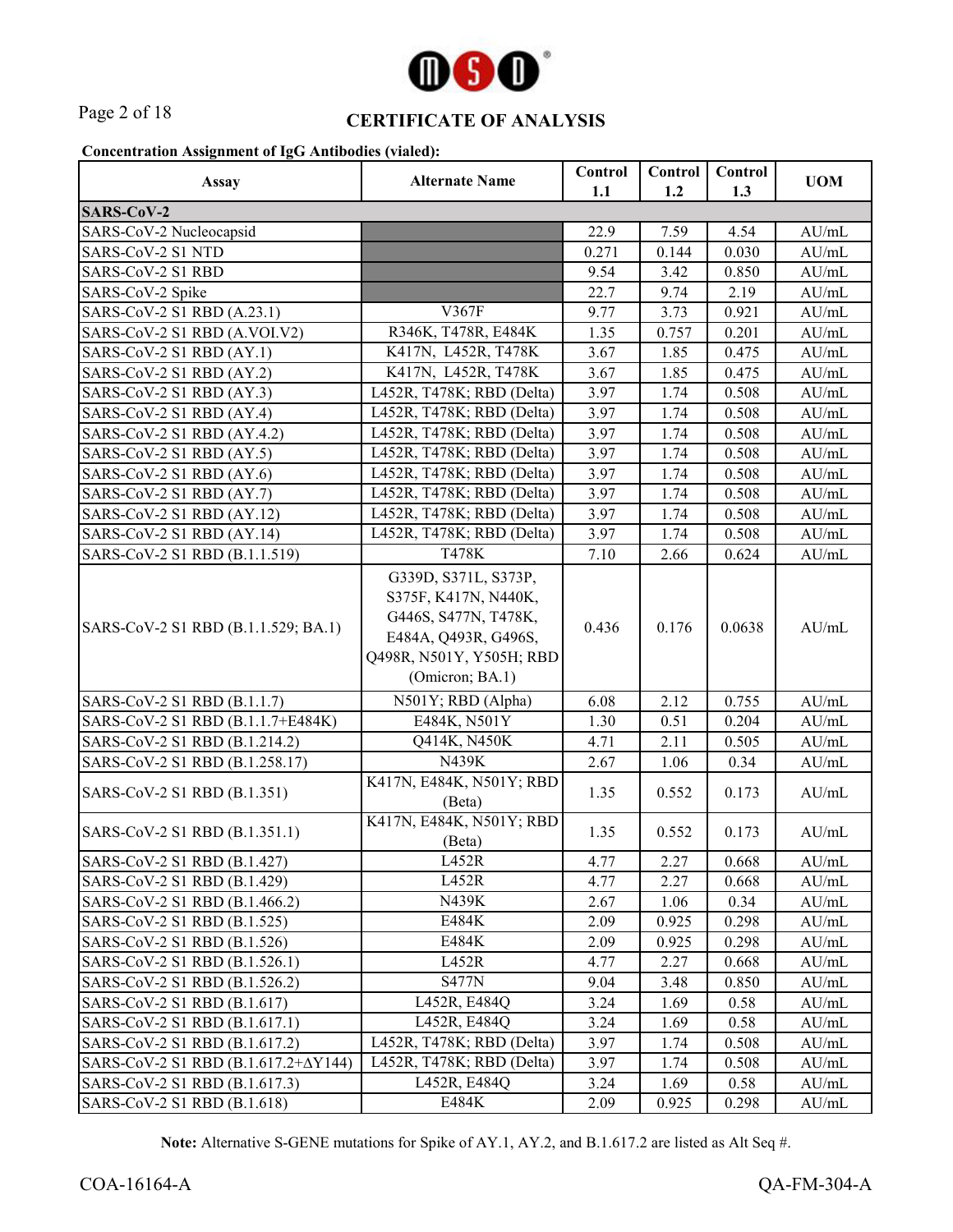

#### Page 3 of 18 **CERTIFICATE OF ANALYSIS**

| SARS-CoV-2 S1 RBD (B.1.620)        | S477N, E484K                                                                                                                                            | 1.37  | 0.571 | 0.205  | AU/mL |
|------------------------------------|---------------------------------------------------------------------------------------------------------------------------------------------------------|-------|-------|--------|-------|
| SARS-CoV-2 S1 RBD (BA.1.1)         | G339D, R346K, S371L,<br>S373P, S375F, K417N,<br>N440K, G446S, S477N,<br>T478K, E484A, Q493R,<br>G496S, Q498R, N501Y,<br>Y505H; RBD (Omicron;<br>BA.1.1) | 0.289 | 0.138 | 0.0493 | AU/mL |
| SARS-CoV-2 S1 RBD (BA.2)           | G339D, S371F, S373P, S375F,<br>T376A, D405N, R408S,<br>K417N, N440K, S477N,<br>T478K, E484A, Q493R,<br>Q498R, N501Y, Y505H; RBD<br>(Omicron; BA.2)      | 0.749 | 0.325 | 0.112  | AU/mL |
| SARS-CoV-2 S1 RBD (BV-1)           | Q493R, N501Y                                                                                                                                            | 3.76  | 1.48  | 0.521  | AU/mL |
| SARS-CoV-2 S1 RBD (C.37)           | L452Q, F490S                                                                                                                                            | 2.81  | 1.17  | 0.419  | AU/mL |
| SARS-CoV-2 S1 RBD (P.1)            | K417T, E484K, N501Y; RBD<br>(Gamma)                                                                                                                     | 2.27  | 0.9   | 0.315  | AU/mL |
| SARS-CoV-2 S1 RBD (P.2)            | E484K                                                                                                                                                   | 2.09  | 0.925 | 0.298  | AU/mL |
| SARS-CoV-2 S1 RBD (P.3)            | E484K, N501Y                                                                                                                                            | 1.30  | 0.51  | 0.204  | AU/mL |
| SARS-CoV-2 S1 RBD (R.1)            | E484K                                                                                                                                                   | 2.09  | 0.925 | 0.298  | AU/mL |
| SARS-CoV-2 Spike (A.23.1)          |                                                                                                                                                         | 24.8  | 12.4  | 2.33   | AU/mL |
| SARS-CoV-2 Spike (A.VOI.V2)        |                                                                                                                                                         | 6.51  | 3.07  | 0.796  | AU/mL |
| SARS-CoV-2 Spike (AY.1)            |                                                                                                                                                         | 9.55  | 4.12  | 1.06   | AU/mL |
| SARS-CoV-2 Spike (AY.1) Alt Seq 1  |                                                                                                                                                         | 8.54  | 3.62  | 0.995  | AU/mL |
| SARS-CoV-2 Spike (AY.2)            |                                                                                                                                                         | 11.1  | 4.1   | 1.11   | AU/mL |
| SARS-CoV-2 Spike (AY.2) Alt Seq 1  |                                                                                                                                                         | 8.9   | 3.62  | 0.945  | AU/mL |
| SARS-CoV-2 Spike (AY.12)           |                                                                                                                                                         | 9.44  | 3.97  | 0.997  | AU/mL |
| SARS-CoV-2 Spike (AY.4.2)          |                                                                                                                                                         | 9.85  | 3.48  | 0.940  | AU/mL |
| SARS-CoV-2 Spike (B.1.1.519)       |                                                                                                                                                         | 17.4  | 6.56  | 1.59   | AU/mL |
| SARS-CoV-2 Spike (B.1.1.529; BA.1) |                                                                                                                                                         | 1.70  | 0.791 | 0.214  | AU/mL |
| SARS-CoV-2 Spike (B.1.1.7)         |                                                                                                                                                         | 13.9  | 5.50  | 1.62   | AU/mL |
| SARS-CoV-2 Spike (B.1.1.7+E484K)   |                                                                                                                                                         | 8.93  | 4.01  | 1.13   | AU/mL |
| SARS-CoV-2 Spike (B.1.258.17)      |                                                                                                                                                         | 23.5  | 10.2  | 2.32   | AU/mL |
| SARS-CoV-2 Spike (B.1.351)         |                                                                                                                                                         | 7.12  | 3.31  | 0.798  | AU/mL |
| SARS-CoV-2 Spike (B.1.351.1)       |                                                                                                                                                         | 13.4  | 7.97  | 1.37   | AU/mL |
| SARS-CoV-2 Spike (B.1.429)         |                                                                                                                                                         | 9.31  | 3.93  | 1.14   | AU/mL |
| SARS-CoV-2 Spike (B.1.466.2)       |                                                                                                                                                         | 18.3  | 7.89  | 1.79   | AU/mL |
| SARS-CoV-2 Spike (B.1.525)         |                                                                                                                                                         | 8.04  | 3.66  | 1.01   | AU/mL |
| SARS-CoV-2 Spike (B.1.526)         |                                                                                                                                                         | 13.7  | 5.84  | 1.34   | AU/mL |
| SARS-CoV-2 Spike (B.1.526.1)       |                                                                                                                                                         | 9.31  | 4.71  | 1.12   | AU/mL |
| SARS-CoV-2 Spike (B.1.617)         |                                                                                                                                                         | 14.4  | 6.17  | 1.54   | AU/mL |
| SARS-CoV-2 Spike (B.1.617.1)       |                                                                                                                                                         | 8.96  | 4.12  | 0.975  | AU/mL |
| SARS-CoV-2 Spike (B.1.617.2)       |                                                                                                                                                         | 8.02  | 2.83  | 0.815  | AU/mL |
| SARS-CoV-2 Spike $(B.1.617.2 +1)$  |                                                                                                                                                         | 6.87  | 2.96  | 0.778  | AU/mL |
| SARS-CoV-2 Spike (B.1.617.2+2)     |                                                                                                                                                         | 5.73  | 2.52  | 0.621  | AU/mL |
| SARS-CoV-2 Spike (B.1.617.2+3)     |                                                                                                                                                         | 6.67  | 3.01  | 0.731  | AU/mL |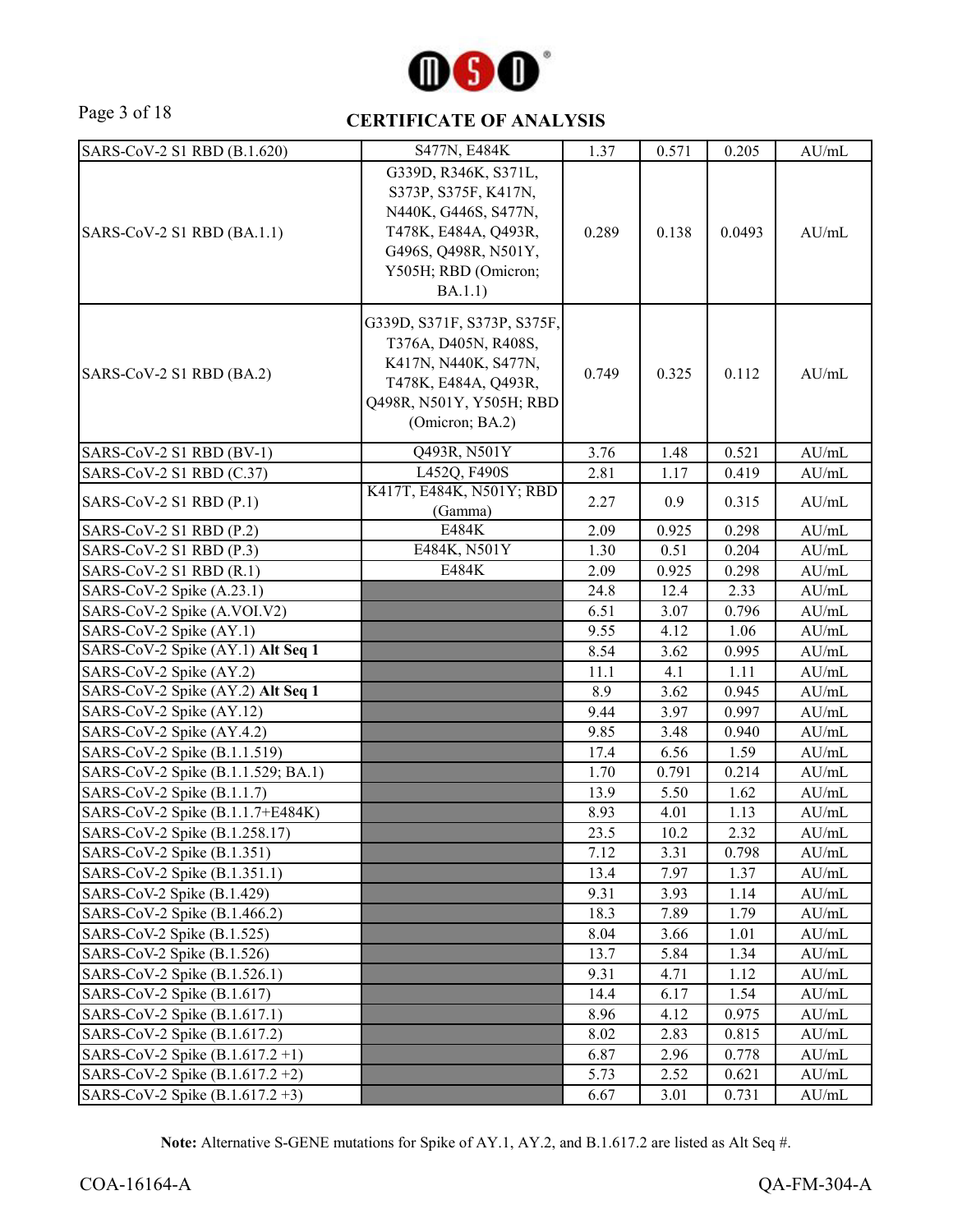

#### Page 4 of 18 **CERTIFICATE OF ANALYSIS**

| SARS-CoV-2 Spike (B.1.617.2+4)              | 6.01  | 2.45  | 0.598 | AU/mL            |
|---------------------------------------------|-------|-------|-------|------------------|
| SARS-CoV-2 Spike (B.1.617.2; AY.3;          |       |       |       |                  |
| AY.5; AY.6; AY.7; AY.14) Alt Seq 1          | 9.93  | 3.69  | 1.01  | AU/mL            |
| SARS-CoV-2 Spike (B.1.617.2; AY.4)          | 11.0  | 3.96  | 1.15  | $\mathrm{AU/mL}$ |
| Alt Seq 2                                   |       |       |       |                  |
| SARS-CoV-2 Spike (B.1.617.2+ $\Delta$ Y144) | 8.8   | 3.41  | 0.983 | AU/mL            |
| SARS-CoV-2 Spike (B.1.617.3)                | 10.4  | 4.44  | 0.99  | $\mathrm{AU/mL}$ |
| SARS-CoV-2 Spike (B.1.618)                  | 10.8  | 4.23  | 1.11  | $\mathrm{AU/mL}$ |
| SARS-CoV-2 Spike (B.1.620)                  | 5.03  | 2.14  | 0.649 | $\mathrm{AU/mL}$ |
| SARS-CoV-2 Spike (B.1.621)                  | 7.02  | 3.59  | 0.764 | $\mathrm{AU/mL}$ |
| SARS-CoV-2 Spike (B.1.640.2)                | 6.07  | 2.93  | 0.923 | AU/mL            |
| SARS-CoV-2 Spike (BA.1+L452R)               | 1.95  | 1.02  | 0.26  | AU/mL            |
| SARS-CoV-2 Spike (BA.1+R346K)               | 1.07  | 0.504 | 0.155 | AU/mL            |
| SARS-CoV-2 Spike (BA.2)                     | 3.43  | 1.11  | 0.367 | AU/mL            |
| SARS-CoV-2 Spike (BA.3)                     | 1.21  | 0.547 | 0.162 | AU/mL            |
| SARS-CoV-2 Spike (BV-1)                     | 9.23  | 3.78  | 1.08  | AU/mL            |
| SARS-CoV-2 Spike (C.37)                     | 7.68  | 3.78  | 0.982 | AU/mL            |
| SARS-CoV-2 Spike (D614G)                    | 24.4  | 9.51  | 2.45  | AU/mL            |
| SARS-CoV-2 Spike (P.1)                      | 8.49  | 5.10  | 0.947 | $\mathrm{AU/mL}$ |
| SARS-CoV-2 Spike (P.2)                      | 12.1  | 5.29  | 1.36  | AU/mL            |
| SARS-CoV-2 Spike (P.3)                      | 3.57  | 1.54  | 0.424 | AU/mL            |
| SARS-CoV-2 Spike (R.1)                      | 9.15  | 3.96  | 0.977 | AU/mL            |
| <b>Other Coronaviruses</b>                  |       |       |       |                  |
| SARS-CoV-1 Spike                            | 3.20  | 0.628 | 0.285 | AU/mL            |
| MERS-CoV Spike                              | >ULOQ | 0.207 | 0.260 | AU/mL            |
| HCoV-229E Spike                             | 21.7  | 4.86  | 1.16  | AU/mL            |
| HCoV-HKU1 Spike                             | 11.3  | 3.01  | 0.963 | AU/mL            |
| HCoV-NL63 Spike                             | 2.60  | 0.641 | 0.185 | AU/mL            |
| HCoV-OC43 Spike                             | >ULOQ | 6.98  | 3.82  | AU/mL            |
| <b>Other Respiratory Viruses</b>            |       |       |       |                  |
| Flu A/HongKong H3                           | 59.8  | 14.3  | 3.06  | AU/mL            |
| Flu A/Michigan H1                           | 43.9  | 6.06  | 2.80  | AU/mL            |
| Flu A/Shanghai H7                           | 3.88  | 1.00  | 0.398 | AU/mL            |
| Flu B/Brisbane HA                           | 53.0  | 9.47  | 2.27  | $\mathrm{AU/mL}$ |
| Flu B/Phuket HA                             | 71.9  | 10.6  | 3.03  | $\mathrm{AU/mL}$ |
| <b>RSV</b> Pre-Fusion F                     | 91.2  | 15.7  | 6.76  | AU/mL            |

#### **Concentration Assignment of IgG Antibodies (1:5000 dilution-adjusted):**

| Assay                        | <b>Alternate Name</b> | Control<br>1.1 | Control<br>1.2 | Control<br>1.3 | <b>UOM</b> |
|------------------------------|-----------------------|----------------|----------------|----------------|------------|
| <b>SARS-CoV-2</b>            |                       |                |                |                |            |
| SARS-CoV-2 Nucleocapsid      |                       | 14500          | 37950          | 22700          | AU/mL      |
| SARS-CoV-2 S1 NTD            |                       | 1355           | 720            | 150            | AU/mL      |
| SARS-CoV-2 S1 RBD            |                       | 47700          | 17100          | 4250           | AU/mL      |
| SARS-CoV-2 Spike             |                       | 113500         | 48700          | 10950          | AU/mL      |
| SARS-CoV-2 S1 RBD (A.23.1)   | V367F                 | 48850          | 18650          | 4605           | AU/mL      |
| SARS-CoV-2 S1 RBD (A.VOI.V2) | R346K, T478R, E484K   | 6750           | 3785           | 1005           | AU/mL      |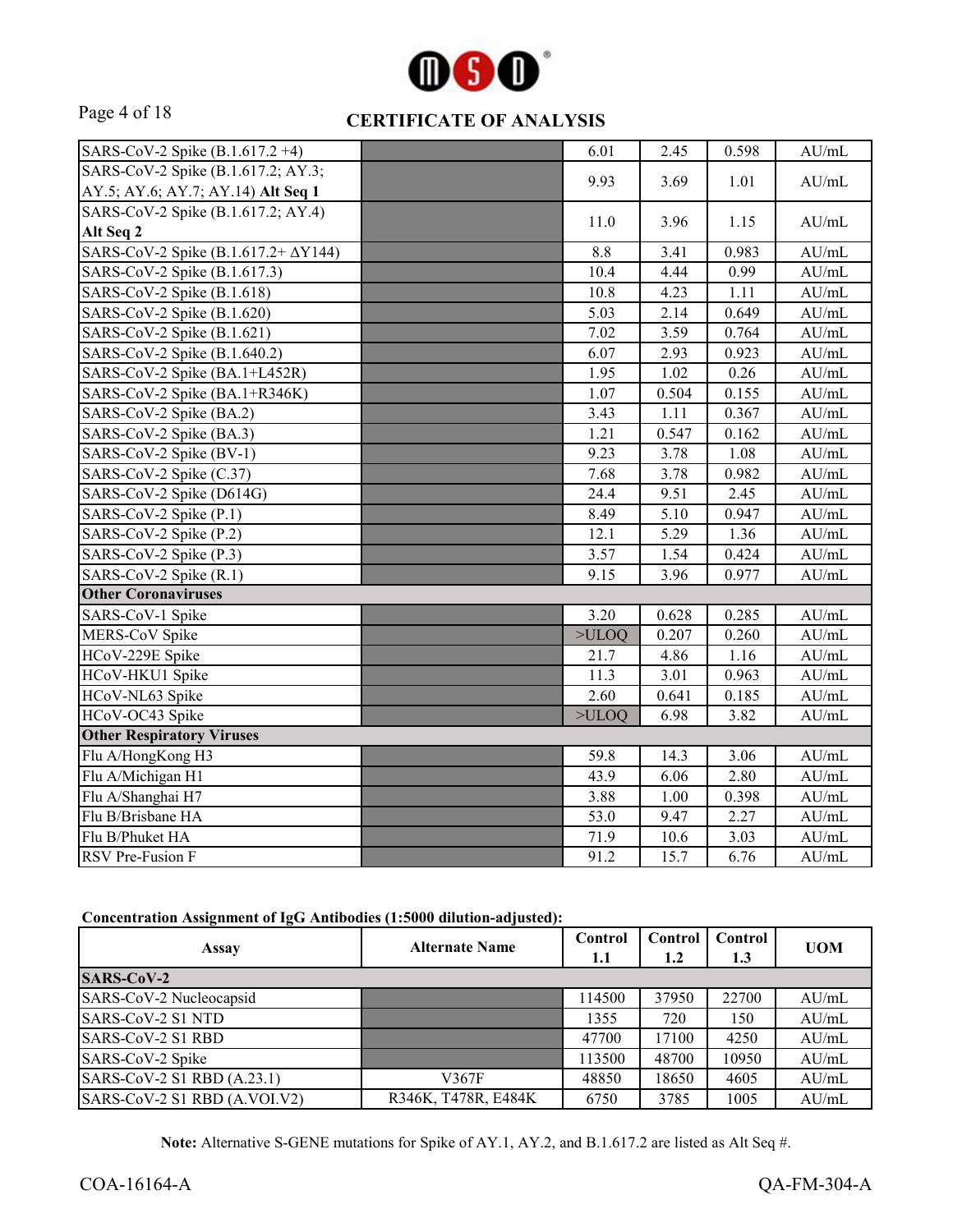

## Page 5 of 18 **CERTIFICATE OF ANALYSIS**

| SARS-CoV-2 S1 RBD (AY.1)            | K417N, L452R, T478K                                                                                                                          | 18350 | 9250  | 2375  | AU/mL            |
|-------------------------------------|----------------------------------------------------------------------------------------------------------------------------------------------|-------|-------|-------|------------------|
| SARS-CoV-2 S1 RBD (AY.2)            | K417N, L452R, T478K                                                                                                                          | 18350 | 9250  | 2375  | AU/mL            |
| SARS-CoV-2 S1 RBD (AY.3)            | L452R, T478K; RBD (Delta)                                                                                                                    | 19850 | 8700  | 2540  | AU/mL            |
| SARS-CoV-2 S1 RBD (AY.4)            | L452R, T478K; RBD (Delta)                                                                                                                    | 19850 | 8700  | 2540  | AU/mL            |
| SARS-CoV-2 S1 RBD (AY.4.2)          | L452R, T478K; RBD (Delta)                                                                                                                    | 19850 | 8700  | 2540  | AU/mL            |
| SARS-CoV-2 S1 RBD (AY.5)            | L452R, T478K; RBD (Delta)                                                                                                                    | 19850 | 8700  | 2540  | AU/mL            |
| SARS-CoV-2 S1 RBD (AY.6)            | L452R, T478K; RBD (Delta)                                                                                                                    | 19850 | 8700  | 2540  | $\mathrm{AU/mL}$ |
| SARS-CoV-2 S1 RBD (AY.7)            | L452R, T478K; RBD (Delta)                                                                                                                    | 19850 | 8700  | 2540  | AU/mL            |
| SARS-CoV-2 S1 RBD (AY.12)           | L452R, T478K; RBD (Delta)                                                                                                                    | 19850 | 8700  | 2540  | AU/mL            |
| SARS-CoV-2 S1 RBD (AY.14)           | L452R, T478K; RBD (Delta)                                                                                                                    | 19850 | 8700  | 2540  | AU/mL            |
| SARS-CoV-2 S1 RBD (B.1.1.519)       | T478K                                                                                                                                        | 35500 | 13300 | 3120  | AU/mL            |
| SARS-CoV-2 S1 RBD (B.1.1.529; BA.1) | G339D, S371L, S373P,<br>S375F, K417N, N440K,<br>G446S, S477N, T478K,<br>E484A, Q493R, G496S,<br>Q498R, N501Y, Y505H; RBD<br>(Omicron; BA.1)  | 2180  | 880   | 319   | AU/mL            |
| SARS-CoV-2 S1 RBD (B.1.1.7)         | N501Y; RBD (Alpha)                                                                                                                           | 30400 | 10600 | 3775  | AU/mL            |
| SARS-CoV-2 S1 RBD (B.1.1.7+E484K)   | E484K, N501Y                                                                                                                                 | 6500  | 2550  | 1020  | AU/mL            |
| SARS-CoV-2 S1 RBD (B.1.214.2)       | Q414K, N450K                                                                                                                                 | 23550 | 10550 | 2525  | AU/mL            |
| SARS-CoV-2 S1 RBD (B.1.258.17)      | N439K                                                                                                                                        | 13350 | 5300  | 1700  | AU/mL            |
| SARS-CoV-2 S1 RBD (B.1.351)         | K417N, E484K, N501Y; RBD<br>(Beta)                                                                                                           | 6750  | 2760  | 865   | AU/mL            |
| SARS-CoV-2 S1 RBD (B.1.351.1)       | K417N, E484K, N501Y; RBD<br>(Beta)                                                                                                           | 6750  | 2760  | 865   | AU/mL            |
| SARS-CoV-2 S1 RBD (B.1.427)         | L452R                                                                                                                                        | 23850 | 11350 | 3340  | AU/mL            |
| SARS-CoV-2 S1 RBD (B.1.429)         | L452R                                                                                                                                        | 23850 | 11350 | 3340  | AU/mL            |
| SARS-CoV-2 S1 RBD (B.1.466.2)       | N439K                                                                                                                                        | 13350 | 5300  | 1700  | AU/mL            |
| SARS-CoV-2 S1 RBD (B.1.525)         | E484K                                                                                                                                        | 10450 | 4625  | 1490  | AU/mL            |
| SARS-CoV-2 S1 RBD (B.1.526)         | E484K                                                                                                                                        | 10450 | 4625  | 1490  | AU/mL            |
| SARS-CoV-2 S1 RBD (B.1.526.1)       | L452R                                                                                                                                        | 23850 | 11350 | 3340  | AU/mL            |
| SARS-CoV-2 S1 RBD (B.1.526.2)       | <b>S477N</b>                                                                                                                                 | 45200 | 17400 | 4250  | $\mathrm{AU/mL}$ |
| SARS-CoV-2 S1 RBD (B.1.617)         | L452R, E484Q                                                                                                                                 | 16200 | 8450  | 2900  | AU/mL            |
| SARS-CoV-2 S1 RBD (B.1.617.1)       | L452R, E484Q                                                                                                                                 | 16200 | 8450  | 2900  | AU/mL            |
| SARS-CoV-2 S1 RBD (B.1.617.2)       | L452R, T478K; RBD (Delta)                                                                                                                    | 19850 | 8700  | 2540  | AU/mL            |
| SARS-CoV-2 S1 RBD (Β.1.617.2+ΔY144) | L452R, T478K; RBD (Delta)                                                                                                                    | 19850 | 8700  | 2540  | AU/mL            |
| SARS-CoV-2 S1 RBD (B.1.617.3)       | L452R, E484Q                                                                                                                                 | 16200 | 8450  | 2900  | AU/mL            |
| SARS-CoV-2 S1 RBD (B.1.618)         | E484K                                                                                                                                        | 10450 | 4625  | 1490  | AU/mL            |
| SARS-CoV-2 S1 RBD (B.1.620)         | S477N, E484K                                                                                                                                 | 6850  | 2855  | 1025  | AU/mL            |
| SARS-CoV-2 S1 RBD (BA.1.1)          | G339D, R346K, S371L,<br>S373P, S375F, K417N,<br>N440K, G446S, S477N,<br>T478K, E484A, Q493R,<br>G496S, Q498R, N501Y,<br>Y505H; RBD (Omicron; | 1445  | 690   | 246.5 | AU/mL            |
|                                     | BA.1.1)                                                                                                                                      |       |       |       |                  |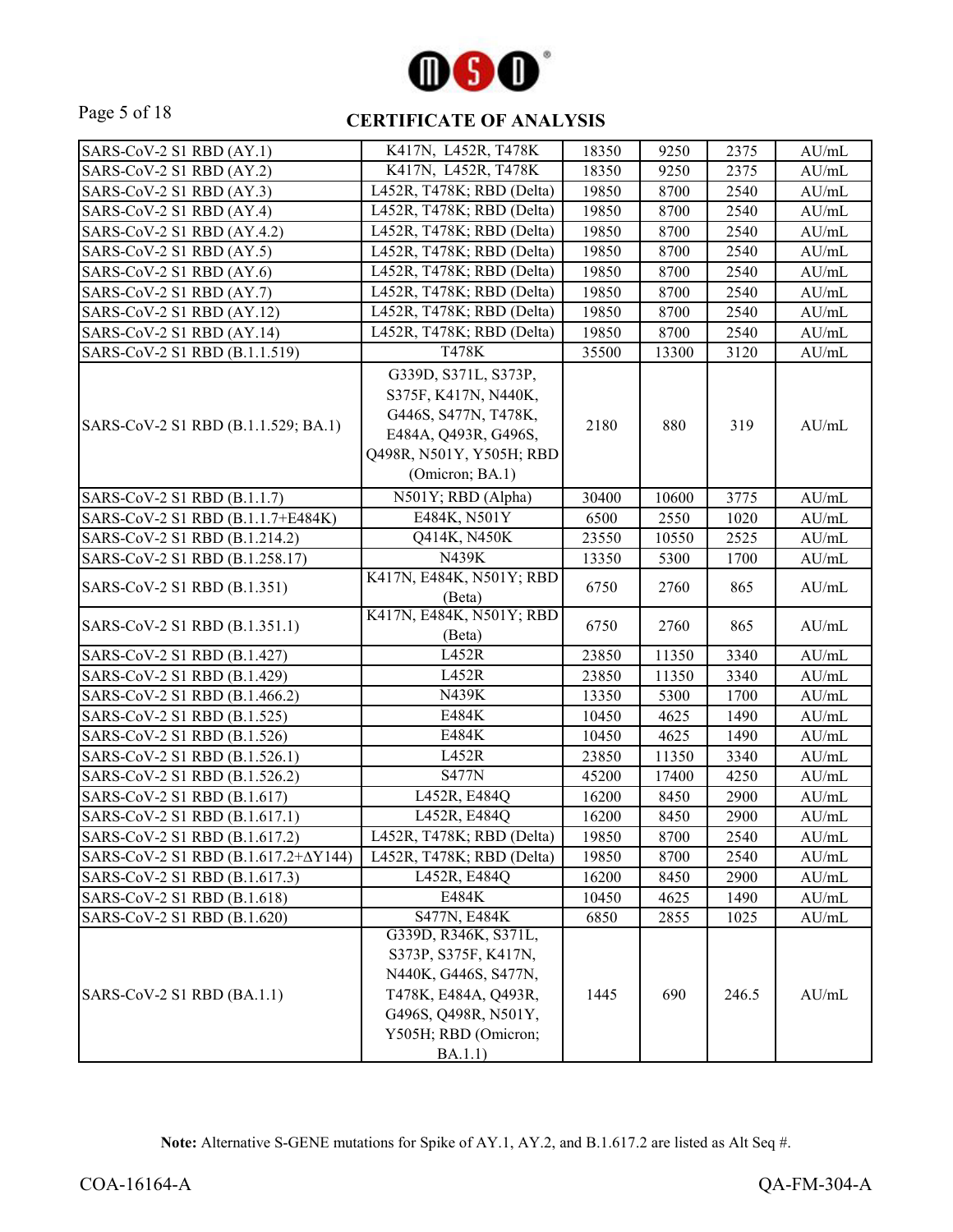

# Page 6 of 18 **CERTIFICATE OF ANALYSIS**

| SARS-CoV-2 S1 RBD (BA.2)                                                 | G339D, S371F, S373P, S375F,<br>T376A, D405N, R408S,<br>K417N, N440K, S477N,<br>T478K, E484A, Q493R,<br>Q498R, N501Y, Y505H; RBD<br>(Omicron; BA.2) | 3745   | 1625  | 560   | AU/mL            |
|--------------------------------------------------------------------------|----------------------------------------------------------------------------------------------------------------------------------------------------|--------|-------|-------|------------------|
| SARS-CoV-2 S1 RBD (BV-1)                                                 | Q493R, N501Y                                                                                                                                       | 18800  | 7400  | 2605  | AU/mL            |
| SARS-CoV-2 S1 RBD (C.37)                                                 | L452Q, F490S                                                                                                                                       | 14050  | 5850  | 2095  | AU/mL            |
| $SARS-CoV-2 S1 RBD (P.1)$                                                | K417T, E484K, N501Y; RBD<br>(Gamma)                                                                                                                | 11350  | 4500  | 1575  | AU/mL            |
| SARS-CoV-2 S1 RBD (P.2)                                                  | E484K                                                                                                                                              | 10450  | 4625  | 1490  | AU/mL            |
| SARS-CoV-2 S1 RBD (P.3)                                                  | E484K, N501Y                                                                                                                                       | 6500   | 2550  | 1020  | AU/mL            |
| SARS-CoV-2 S1 RBD (R.1)                                                  | E484K                                                                                                                                              | 10450  | 4625  | 1490  | AU/mL            |
| SARS-CoV-2 Spike (A.23.1)                                                |                                                                                                                                                    | 124000 | 62000 | 11650 | AU/mL            |
| SARS-CoV-2 Spike (A.VOI.V2)                                              |                                                                                                                                                    | 32550  | 15350 | 3980  | AU/mL            |
| SARS-CoV-2 Spike (AY.1)                                                  |                                                                                                                                                    | 47750  | 20600 | 5300  | AU/mL            |
| SARS-CoV-2 Spike (AY.1) Alt Seq 1                                        |                                                                                                                                                    | 42700  | 18100 | 4975  | AU/mL            |
| SARS-CoV-2 Spike (AY.2)                                                  |                                                                                                                                                    | 55500  | 20500 | 5550  | AU/mL            |
| SARS-CoV-2 Spike (AY.2) Alt Seq 1                                        |                                                                                                                                                    | 44500  | 18100 | 4725  | AU/mL            |
| SARS-CoV-2 Spike (AY.12)                                                 |                                                                                                                                                    | 47200  | 19850 | 4985  | AU/mL            |
| SARS-CoV-2 Spike (AY.4.2)                                                |                                                                                                                                                    | 49250  | 17400 | 4700  | AU/mL            |
| SARS-CoV-2 Spike (B.1.1.519)                                             |                                                                                                                                                    | 87000  | 32800 | 7950  | AU/mL            |
| SARS-CoV-2 Spike (B.1.1.529; BA.1)                                       |                                                                                                                                                    | 8500   | 3955  | 1070  | AU/mL            |
| SARS-CoV-2 Spike (B.1.1.7)                                               |                                                                                                                                                    | 69500  | 27500 | 8100  | AU/mL            |
| SARS-CoV-2 Spike (B.1.1.7+E484K)                                         |                                                                                                                                                    | 44650  | 20050 | 5650  | AU/mL            |
| SARS-CoV-2 Spike (B.1.258.17)                                            |                                                                                                                                                    | 117500 | 51000 | 11600 | AU/mL            |
| SARS-CoV-2 Spike (B.1.351)                                               |                                                                                                                                                    | 35600  | 16550 | 3990  | AU/mL            |
| SARS-CoV-2 Spike (B.1.351.1)                                             |                                                                                                                                                    | 67000  | 39850 | 6850  | AU/mL            |
| SARS-CoV-2 Spike (B.1.429)                                               |                                                                                                                                                    | 46550  | 19650 | 5700  | AU/mL            |
| SARS-CoV-2 Spike (B.1.466.2)                                             |                                                                                                                                                    | 91500  | 39450 | 8950  | AU/mL            |
| SARS-CoV-2 Spike (B.1.525)                                               |                                                                                                                                                    | 40200  | 18300 | 5050  | AU/mL            |
| SARS-CoV-2 Spike (B.1.526)                                               |                                                                                                                                                    | 68500  | 29200 | 6700  | $\mathrm{AU/mL}$ |
| SARS-CoV-2 Spike (B.1.526.1)                                             |                                                                                                                                                    | 46550  | 23550 | 5600  | AU/mL            |
| SARS-CoV-2 Spike (B.1.617)                                               |                                                                                                                                                    | 72000  | 30850 | 7700  | AU/mL            |
| SARS-CoV-2 Spike (B.1.617.1)                                             |                                                                                                                                                    | 44800  | 20600 | 4875  | AU/mL            |
| SARS-CoV-2 Spike (B.1.617.2)                                             |                                                                                                                                                    | 40100  | 14150 | 4075  | AU/mL            |
| SARS-CoV-2 Spike (B.1.617.2+1)                                           |                                                                                                                                                    | 34350  | 14800 | 3890  | AU/mL            |
| SARS-CoV-2 Spike (B.1.617.2+2)                                           |                                                                                                                                                    | 28650  | 12600 | 3105  | AU/mL            |
| SARS-CoV-2 Spike (B.1.617.2+3)                                           |                                                                                                                                                    | 33350  | 15050 | 3655  | AU/mL            |
| SARS-CoV-2 Spike (B.1.617.2+4)                                           |                                                                                                                                                    | 30050  | 12250 | 2990  | AU/mL            |
| SARS-CoV-2 Spike (B.1.617.2; AY.3;                                       |                                                                                                                                                    | 49650  | 18450 | 5050  | AU/mL            |
| AY.5; AY.6; AY.7; AY.14) Alt Seq 1<br>SARS-CoV-2 Spike (B.1.617.2; AY.4) |                                                                                                                                                    |        |       |       |                  |
| Alt Seq 2                                                                |                                                                                                                                                    | 55000  | 19800 | 5750  | AU/mL            |
| SARS-CoV-2 Spike (B.1.617.2+ $\Delta$ Y144)                              |                                                                                                                                                    | 44000  | 17050 | 4915  | AU/mL            |
| SARS-CoV-2 Spike (B.1.617.3)                                             |                                                                                                                                                    | 52000  | 22200 | 4950  | AU/mL            |
| SARS-CoV-2 Spike (B.1.618)                                               |                                                                                                                                                    | 54000  | 21150 | 5550  | AU/mL            |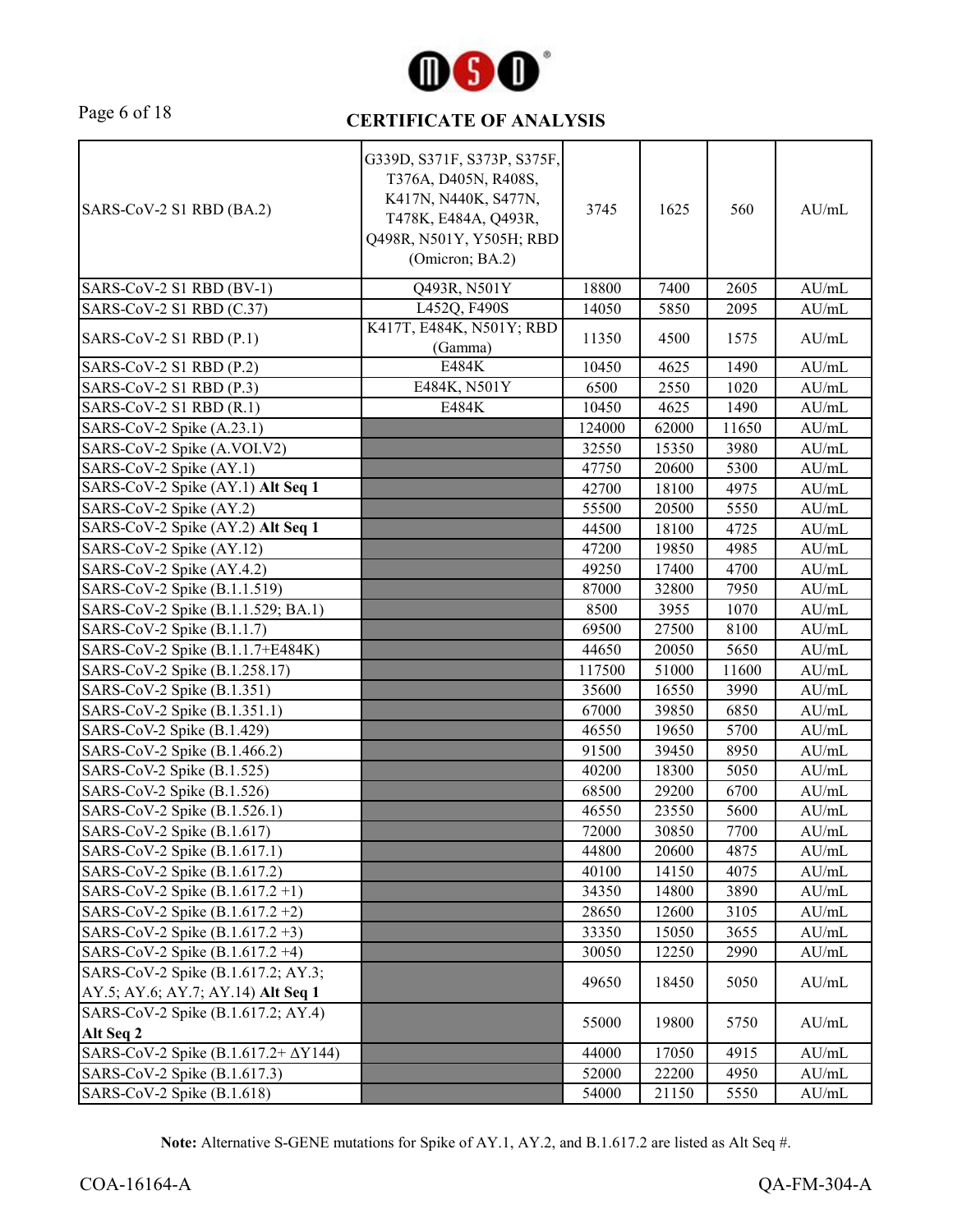

#### Page 7 of 18 **CERTIFICATE OF ANALYSIS**

| SARS-CoV-2 Spike (B.1.620)       | 25150  | 10700 | 3245  | AU/mL            |
|----------------------------------|--------|-------|-------|------------------|
| SARS-CoV-2 Spike (B.1.621)       | 35100  | 17950 | 3820  | AU/mL            |
| SARS-CoV-2 Spike (B.1.640.2)     | 30350  | 14650 | 4615  | AU/mL            |
| SARS-CoV-2 Spike (BA.1+L452R)    | 9750   | 5100  | 1300  | AU/mL            |
| SARS-CoV-2 Spike (BA.1+R346K)    | 5350   | 2520  | 775   | AU/mL            |
| SARS-CoV-2 Spike (BA.2)          | 17150  | 5550  | 1835  | AU/mL            |
| SARS-CoV-2 Spike (BA.3)          | 6050   | 2735  | 810   | AU/mL            |
| SARS-CoV-2 Spike (BV-1)          | 46150  | 18900 | 5400  | AU/mL            |
| SARS-CoV-2 Spike (C.37)          | 38400  | 18900 | 4910  | AU/mL            |
| SARS-CoV-2 Spike (D614G)         | 122000 | 47550 | 12250 | AU/mL            |
| SARS-CoV-2 Spike (P.1)           | 42450  | 25500 | 4735  | AU/mL            |
| SARS-CoV-2 Spike (P.2)           | 60500  | 26450 | 6800  | AU/mL            |
| SARS-CoV-2 Spike (P.3)           | 17850  | 7700  | 2120  | AU/mL            |
| SARS-CoV-2 Spike (R.1)           | 45750  | 19800 | 4885  | $\mathrm{AU/mL}$ |
| <b>Other Coronaviruses</b>       |        |       |       |                  |
|                                  |        |       |       |                  |
| SARS-CoV-1 Spike                 | 16000  | 3140  | 1425  | AU/mL            |
| MERS-CoV Spike                   | >ULOQ  | 1035  | 1300  | AU/mL            |
| HCoV-229E Spike                  | 108500 | 24300 | 5800  | AU/mL            |
| HCoV-HKU1 Spike                  | 56500  | 15050 | 4815  | AU/mL            |
| HCoV-NL63 Spike                  | 13000  | 3205  | 925   | AU/mL            |
| HCoV-OC43 Spike                  | >ULOO  | 34900 | 19100 | AU/mL            |
| <b>Other Respiratory Viruses</b> |        |       |       |                  |
| Flu A/HongKong H3                | 299000 | 71500 | 15300 | AU/mL            |
| Flu A/Michigan H1                | 219500 | 30300 | 14000 | AU/mL            |
| Flu A/Shanghai H7                | 19400  | 5000  | 1990  | AU/mL            |
| Flu B/Brisbane HA                | 265000 | 47350 | 11350 | AU/mL            |
| Flu B/Phuket HA                  | 359500 | 53000 | 15150 | AU/mL            |

#### **Concentration Assignment of IgM Antibodies (vialed):**

| Assay                        | <b>Alternate Name</b>     | Control<br>1.1 | Control<br>1.2 | Control<br>1.3 | <b>UOM</b> |
|------------------------------|---------------------------|----------------|----------------|----------------|------------|
| <b>SARS-CoV-2</b>            |                           |                |                |                |            |
| SARS-CoV-2 Nucleocapsid      |                           | 1.34           | 0.322          | 0.472          | AU/mL      |
| SARS-CoV-2 S1 NTD            |                           | 0.152          | 0.077          | 0.026          | AU/mL      |
| SARS-CoV-2 S1 RBD            |                           | 3.13           | 0.691          | 0.457          | AU/mL      |
| SARS-CoV-2 Spike             |                           | 3.70           | 1.21           | 0.614          | AU/mL      |
| SARS-CoV-2 S1 RBD (A.23.1)   | V367F                     | 3.18           | 0.755          | 0.542          | AU/mL      |
| SARS-CoV-2 S1 RBD (A.VOI.V2) | R346K, T478R, E484K       | 1.52           | 0.057          | 0.674          | AU/mL      |
| SARS-CoV-2 S1 RBD (AY.1)     | K417N, L452R, T478K       | 2.8            | 0.723          | 0.208          | AU/mL      |
| SARS-CoV-2 S1 RBD (AY.2)     | K417N, L452R, T478K       | 2.8            | 0.723          | 0.208          | AU/mL      |
| SARS-CoV-2 S1 RBD (AY.3)     | L452R, T478K; RBD (Delta) | 2.79           | 0.634          | 0.215          | AU/mL      |
| SARS-CoV-2 S1 RBD (AY.4)     | L452R, T478K; RBD (Delta) | 2.79           | 0.634          | 0.215          | AU/mL      |
| SARS-CoV-2 S1 RBD (AY.4.2)   | L452R, T478K; RBD (Delta) | 2.79           | 0.634          | 0.215          | AU/mL      |
| SARS-CoV-2 S1 RBD (AY.5)     | L452R, T478K; RBD (Delta) | 2.79           | 0.634          | 0.215          | AU/mL      |
| SARS-CoV-2 S1 RBD (AY.6)     | L452R, T478K; RBD (Delta) | 2.79           | 0.634          | 0.215          | AU/mL      |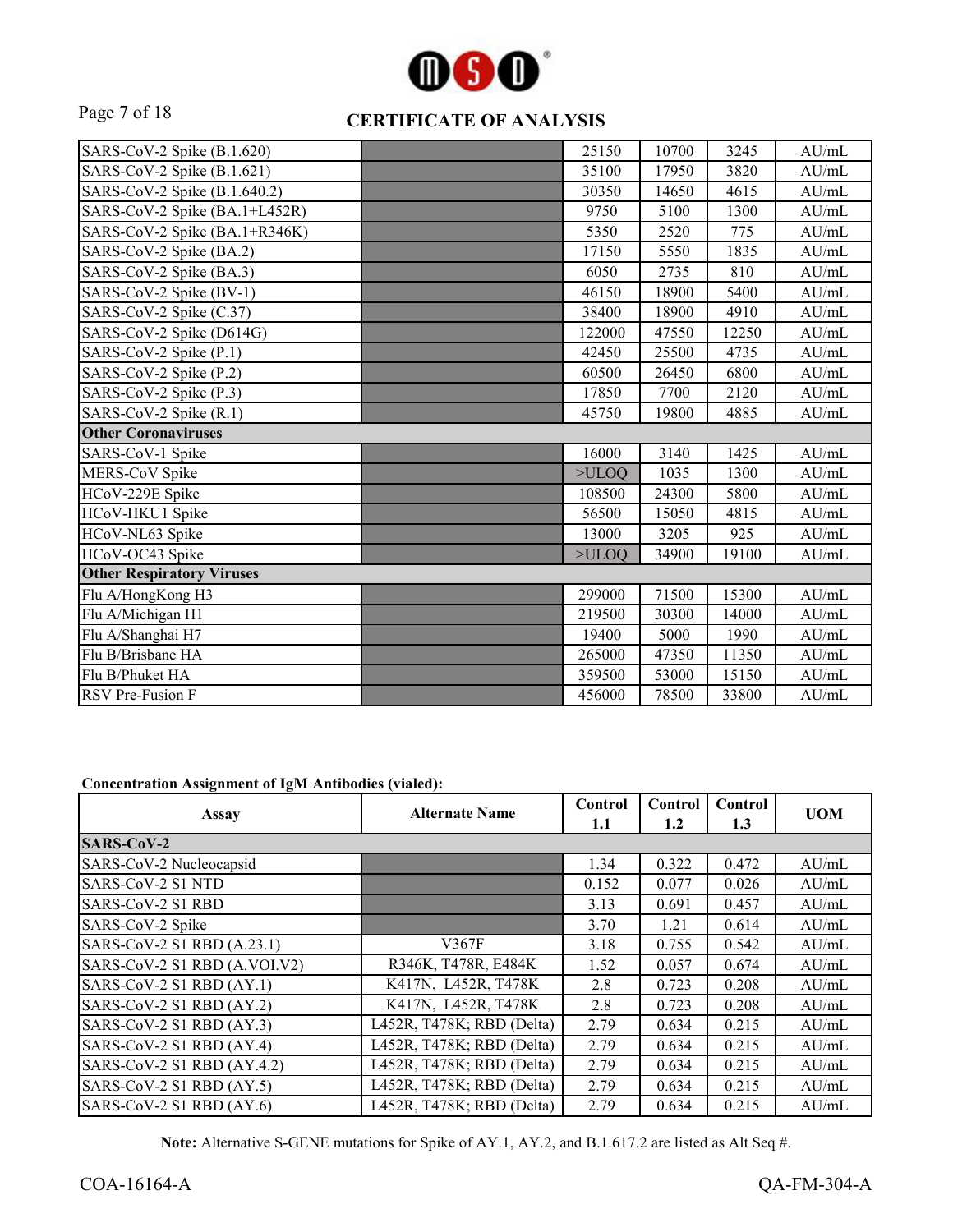

#### Page 8 of 18 **CERTIFICATE OF ANALYSIS**

| SARS-CoV-2 S1 RBD (AY.7)            | L452R, T478K; RBD (Delta)                                                                                                                               | 2.79     | 0.634    | 0.215    | AU/mL |
|-------------------------------------|---------------------------------------------------------------------------------------------------------------------------------------------------------|----------|----------|----------|-------|
| SARS-CoV-2 S1 RBD (AY.12)           | L452R, T478K; RBD (Delta)                                                                                                                               | 2.79     | 0.634    | 0.215    | AU/mL |
| SARS-CoV-2 S1 RBD (AY.14)           | L452R, T478K; RBD (Delta)                                                                                                                               | 2.79     | 0.634    | 0.215    | AU/mL |
| SARS-CoV-2 S1 RBD (B.1.1.519)       | <b>T478K</b>                                                                                                                                            | 1.99     | 0.462    | 0.347    | AU/mL |
| SARS-CoV-2 S1 RBD (B.1.1.529; BA.1) | G339D, S371L, S373P,<br>S375F, K417N, N440K,<br>G446S, S477N, T478K,<br>E484A, Q493R, G496S,<br>Q498R, N501Y, Y505H; RBD<br>(Omicron; BA.1)             | 0.109    | 0.0233   | 0.0238   | AU/mL |
| SARS-CoV-2 S1 RBD (B.1.1.7)         | N501Y; RBD (Alpha)                                                                                                                                      | 1.49     | 0.378    | 0.252    | AU/mL |
| SARS-CoV-2 S1 RBD (B.1.1.7+E484K)   | E484K, N501Y                                                                                                                                            | 0.957    | 0.127    | 0.256    | AU/mL |
| SARS-CoV-2 S1 RBD (B.1.214.2)       | Q414K, N450K                                                                                                                                            | 1.92     | 0.497    | 0.236    | AU/mL |
| SARS-CoV-2 S1 RBD (B.1.258.17)      | N439K                                                                                                                                                   | 1.56     | 0.387    | 0.291    | AU/mL |
| SARS-CoV-2 S1 RBD (B.1.351)         | K417N, E484K, N501Y; RBD<br>(Beta)                                                                                                                      | $<$ LLOQ | $<$ LLOQ | $<$ LLOQ | AU/mL |
| SARS-CoV-2 S1 RBD (B.1.351.1)       | K417N, E484K, N501Y; RBD<br>(Beta)                                                                                                                      | $<$ LLOQ | $<$ LLOQ | $<$ LLOQ | AU/mL |
| SARS-CoV-2 S1 RBD (B.1.427)         | L452R                                                                                                                                                   | 1.80     | 0.441    | 0.172    | AU/mL |
| SARS-CoV-2 S1 RBD (B.1.429)         | L452R                                                                                                                                                   | 1.80     | 0.441    | 0.172    | AU/mL |
| SARS-CoV-2 S1 RBD (B.1.466.2)       | N439K                                                                                                                                                   | 1.56     | 0.387    | 0.291    | AU/mL |
| SARS-CoV-2 S1 RBD (B.1.525)         | E484K                                                                                                                                                   | 0.526    | 0.105    | 0.0947   | AU/mL |
| SARS-CoV-2 S1 RBD (B.1.526)         | E484K                                                                                                                                                   | 0.526    | 0.105    | 0.0947   | AU/mL |
| SARS-CoV-2 S1 RBD (B.1.526.1)       | L452R                                                                                                                                                   | 1.80     | 0.441    | 0.172    | AU/mL |
| SARS-CoV-2 S1 RBD (B.1.526.2)       | <b>S477N</b>                                                                                                                                            | 1.56     | 0.397    | 0.273    | AU/mL |
| SARS-CoV-2 S1 RBD (B.1.617)         | L452R, E484Q                                                                                                                                            | 1.1      | 0.211    | 0.578    | AU/mL |
| SARS-CoV-2 S1 RBD (B.1.617.1)       | L452R, E484Q                                                                                                                                            | 1.1      | 0.211    | 0.578    | AU/mL |
| SARS-CoV-2 S1 RBD (B.1.617.2)       | L452R, T478K; RBD (Delta)                                                                                                                               | 2.79     | 0.634    | 0.215    | AU/mL |
| SARS-CoV-2 S1 RBD (Β.1.617.2+ΔY144) | L452R, T478K; RBD (Delta)                                                                                                                               | 2.79     | 0.634    | 0.215    | AU/mL |
| SARS-CoV-2 S1 RBD (B.1.617.3)       | L452R, E484Q                                                                                                                                            | 1.1      | 0.211    | 0.578    | AU/mL |
| SARS-CoV-2 S1 RBD (B.1.618)         | E484K                                                                                                                                                   | 0.526    | 0.105    | 0.0947   | AU/mL |
| SARS-CoV-2 S1 RBD (B.1.620)         | S477N, E484K                                                                                                                                            | 1.37     | 0.559    | 0.438    | AU/mL |
| SARS-CoV-2 S1 RBD (BA.1.1)          | G339D, R346K, S371L,<br>S373P, S375F, K417N,<br>N440K, G446S, S477N,<br>T478K, E484A, Q493R,<br>G496S, Q498R, N501Y,<br>Y505H; RBD (Omicron;<br>BA.1.1) | 0.0888   | 0.0218   | 0.0154   | AU/mL |
| SARS-CoV-2 S1 RBD (BA.2)            | G339D, S371F, S373P, S375F,<br>T376A, D405N, R408S,<br>K417N, N440K, S477N,<br>T478K, E484A, Q493R,<br>Q498R, N501Y, Y505H; RBD<br>(Omicron; BA.2)      | 0.195    | 0.0327   | 0.0382   | AU/mL |
| SARS-CoV-2 S1 RBD (BV-1)            | Q493R, N501Y                                                                                                                                            | 2.49     | 0.552    | 0.335    | AU/mL |
| SARS-CoV-2 S1 RBD (C.37)            | L452Q, F490S                                                                                                                                            | 1.86     | 0.323    | 0.187    | AU/mL |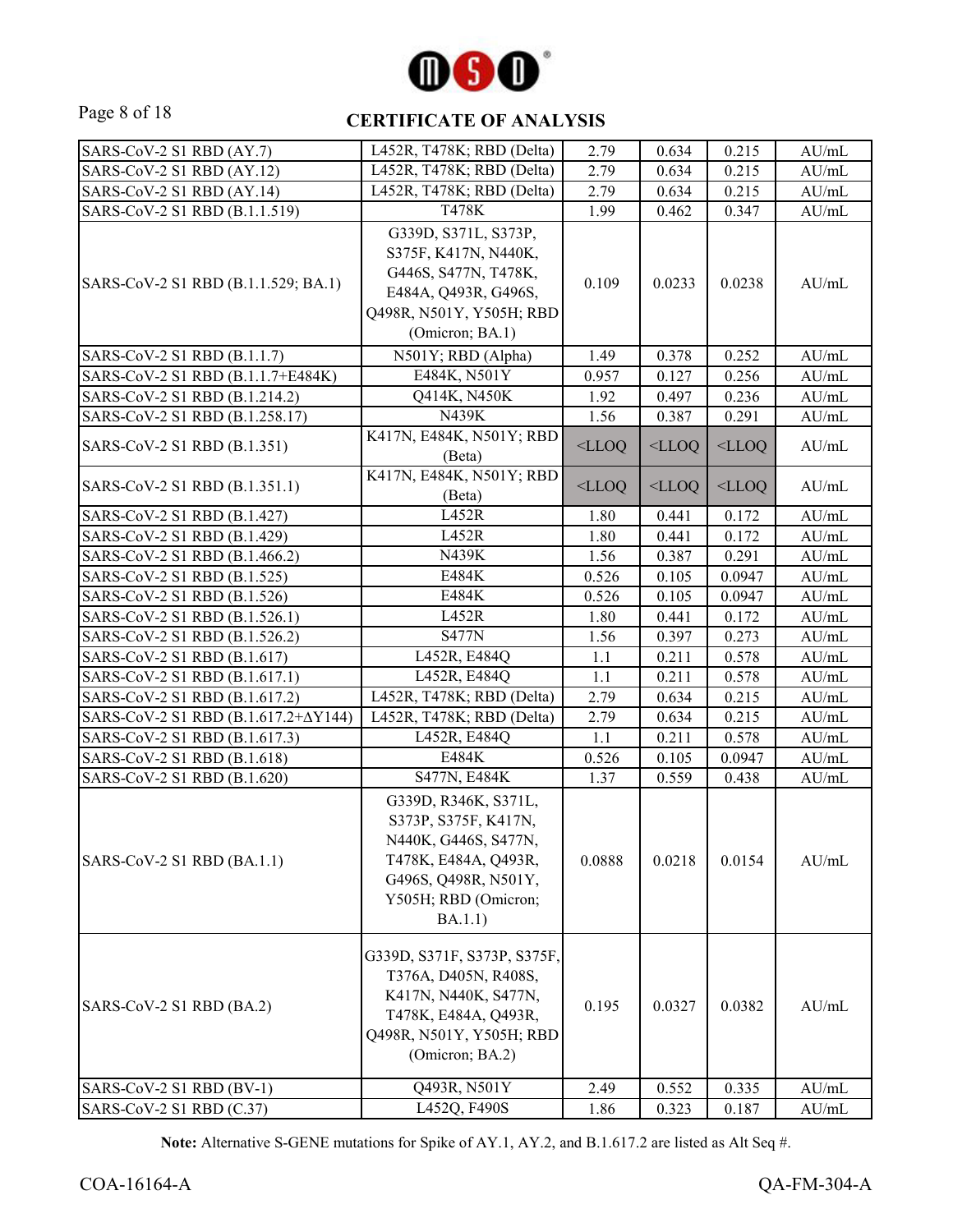

# Page 9 of 18 **CERTIFICATE OF ANALYSIS**

|                                             | K417T, E484K, N501Y; RBD |          |          |          |                  |
|---------------------------------------------|--------------------------|----------|----------|----------|------------------|
| SARS-CoV-2 S1 RBD (P.1)                     | (Gamma)                  | $<$ LLOQ | $<$ LLOQ | $<$ LLOQ | AU/mL            |
| SARS-CoV-2 S1 RBD (P.2)                     | <b>E484K</b>             | 0.526    | 0.105    | 0.0947   | AU/mL            |
| SARS-CoV-2 S1 RBD (P.3)                     | E484K, N501Y             | 0.957    | 0.127    | 0.256    | AU/mL            |
| SARS-CoV-2 S1 RBD (R.1)                     | E484K                    | 0.526    | 0.105    | 0.0947   | AU/mL            |
| SARS-CoV-2 Spike (A.23.1)                   |                          | 4.32     | 1.99     | 0.764    | AU/mL            |
| SARS-CoV-2 Spike (A.VOI.V2)                 |                          | 1.22     | 0.249    | 0.261    | AU/mL            |
| SARS-CoV-2 Spike (AY.1)                     |                          | 2.5      | 0.679    | 0.222    | AU/mL            |
| SARS-CoV-2 Spike (AY.1) Alt Seq 1           |                          | 2.38     | 0.813    | 0.225    | $\mathrm{AU/mL}$ |
| SARS-CoV-2 Spike (AY.2)                     |                          | 3.22     | 0.843    | 0.27     | $\mathrm{AU/mL}$ |
| SARS-CoV-2 Spike (AY.2) Alt Seq 1           |                          | 2.28     | 0.683    | 0.198    | $\mathrm{AU/mL}$ |
| SARS-CoV-2 Spike (AY.12)                    |                          | 2.18     | 0.696    | 0.189    | AU/mL            |
| SARS-CoV-2 Spike (AY.4.2)                   |                          | 3.52     | 0.907    | 0.281    | AU/mL            |
| SARS-CoV-2 Spike (B.1.1.519)                |                          | 3.07     | 1.00     | 0.454    | $\mathrm{AU/mL}$ |
| SARS-CoV-2 Spike (B.1.1.529; BA.1)          |                          | 0.209    | 0.0404   | 0.0209   | $\mathrm{AU/mL}$ |
| SARS-CoV-2 Spike (B.1.1.7)                  |                          | 2.64     | 0.780    | 0.387    | $\mathrm{AU/mL}$ |
| SARS-CoV-2 Spike (B.1.1.7+E484K)            |                          | 1.63     | 0.572    | 0.318    | AU/mL            |
| SARS-CoV-2 Spike (B.1.258.17)               |                          | 4.48     | 1.91     | 0.684    | AU/mL            |
| SARS-CoV-2 Spike (B.1.351)                  |                          | 0.880    | 0.437    | 0.093    | AU/mL            |
| SARS-CoV-2 Spike (B.1.351.1)                |                          | 2.77     | 1.51     | 0.452    | $\mathrm{AU/mL}$ |
| SARS-CoV-2 Spike (B.1.429)                  |                          | 3.19     | 0.641    | 0.246    | $\mathrm{AU/mL}$ |
| SARS-CoV-2 Spike (B.1.466.2)                |                          | 3.66     | 1.37     | 0.5      | AU/mL            |
| SARS-CoV-2 Spike (B.1.525)                  |                          | 1.52     | 0.54     | 0.262    | AU/mL            |
| SARS-CoV-2 Spike (B.1.526)                  |                          | 2.01     | 1.01     | 0.341    | AU/mL            |
| SARS-CoV-2 Spike (B.1.526.1)                |                          | 3.28     | 0.796    | 0.384    | AU/mL            |
| SARS-CoV-2 Spike (B.1.617)                  |                          | 1.92     | 0.955    | 0.314    | $\mathrm{AU/mL}$ |
| SARS-CoV-2 Spike (B.1.617.1)                |                          | 1.25     | 0.548    | 0.159    | $\mathrm{AU/mL}$ |
| SARS-CoV-2 Spike (B.1.617.2)                |                          | 2.74     | 0.518    | 0.165    | $\mathrm{AU/mL}$ |
| SARS-CoV-2 Spike (B.1.617.2+1)              |                          | 0.912    | 0.443    | 0.0881   | AU/mL            |
| SARS-CoV-2 Spike (B.1.617.2+2)              |                          | 0.763    | 0.414    | 0.0724   | AU/mL            |
| SARS-CoV-2 Spike $(B.1.617.2 +3)$           |                          | 0.95     | 0.494    | 0.0916   | AU/mL            |
| SARS-CoV-2 Spike (B.1.617.2+4)              |                          | 0.786    | 0.409    | 0.085    | AU/mL            |
| SARS-CoV-2 Spike (B.1.617.2; AY.3;          |                          |          |          |          |                  |
| AY.5; AY.6; AY.7; AY.14) Alt Seq 1          |                          | 3.23     | 0.819    | 0.239    | AU/mL            |
| SARS-CoV-2 Spike (B.1.617.2; AY.4) Alt      |                          |          |          |          |                  |
| Seq 2                                       |                          | 3.73     | 1.02     | 0.276    | AU/mL            |
| SARS-CoV-2 Spike (B.1.617.2+ $\Delta$ Y144) |                          | 2.77     | 0.644    | 0.243    | AU/mL            |
| SARS-CoV-2 Spike (B.1.617.3)                |                          | 1.48     | 0.634    | 0.140    | AU/mL            |
| SARS-CoV-2 Spike (B.1.618)                  |                          | 1.56     | 0.596    | 0.187    | $\mathrm{AU/mL}$ |
| SARS-CoV-2 Spike (B.1.620)                  |                          | 0.878    | 0.157    | 0.101    | AU/mL            |
| SARS-CoV-2 Spike (B.1.621)                  |                          | 1.13     | 0.569    | 0.254    | AU/mL            |
| SARS-CoV-2 Spike (B.1.640.2)                |                          | 1.79     | 0.225    | 0.186    | AU/mL            |
| SARS-CoV-2 Spike (BA.1+L452R)               |                          | 0.478    | 0.0808   | 0.0394   | AU/mL            |
| SARS-CoV-2 Spike (BA.1+R346K)               |                          | 0.294    | 0.0495   | 0.0234   | $\mathrm{AU/mL}$ |
| SARS-CoV-2 Spike (BA.2)                     |                          | 0.789    | 0.165    | 0.113    | $\mathrm{AU/mL}$ |
| SARS-CoV-2 Spike (BA.3)                     |                          | 0.282    | 0.0517   | 0.0342   | AU/mL            |
| SARS-CoV-2 Spike (BV-1)                     |                          | 1.68     | 0.57     | 0.239    | AU/mL            |
| SARS-CoV-2 Spike (C.37)                     |                          | 1.59     | 0.482    | 0.155    | $\mathrm{AU/mL}$ |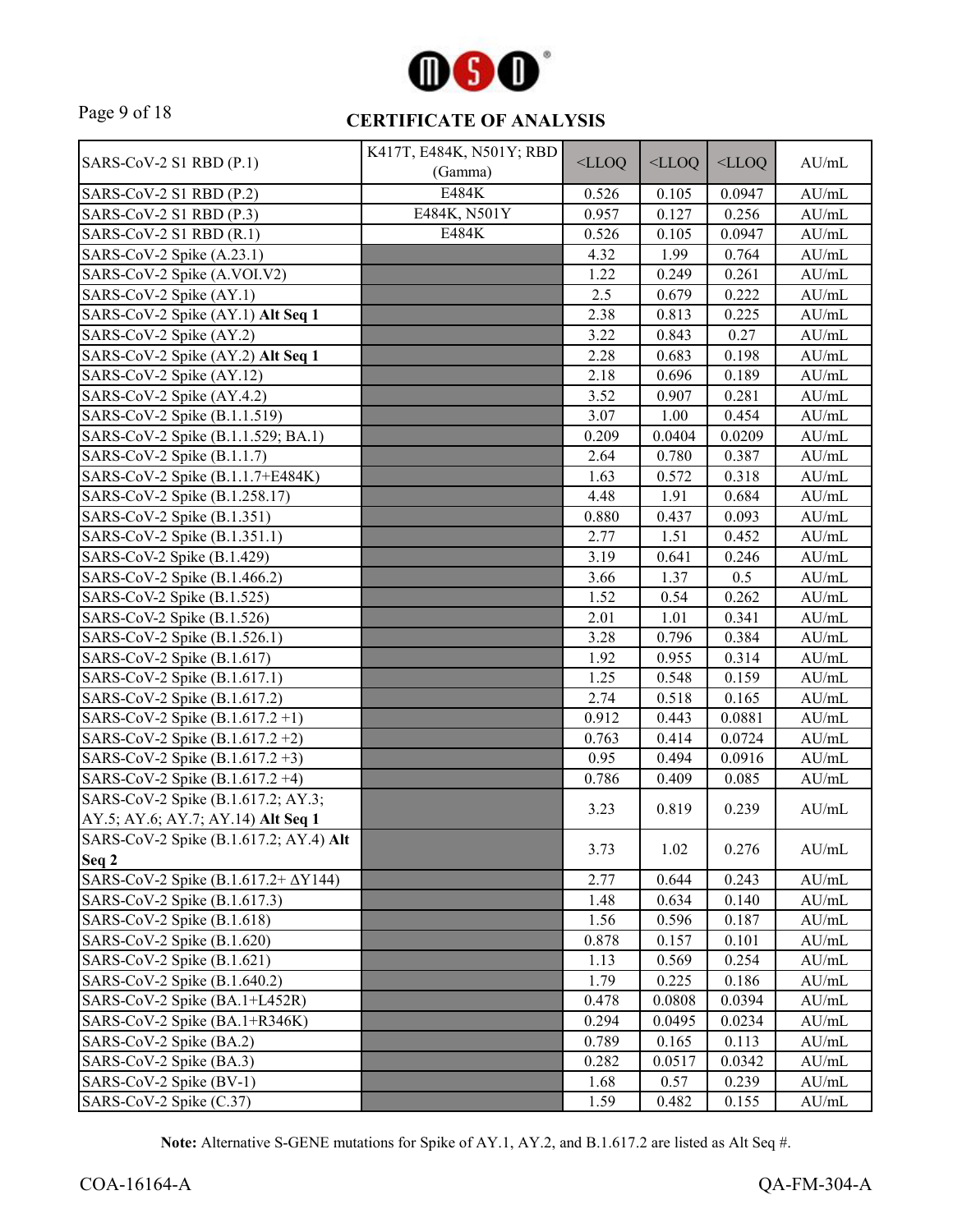

# Page 10 of 18 **CERTIFICATE OF ANALYSIS**

| SARS-CoV-2 Spike (D614G)         | 4.12     | 1.41     | 0.642    | AU/mL |
|----------------------------------|----------|----------|----------|-------|
| SARS-CoV-2 Spike (P.1)           | 1.56     | 0.799    | 0.214    | AU/mL |
| SARS-CoV-2 Spike (P.2)           | 1.98     | 0.819    | 0.273    | AU/mL |
| SARS-CoV-2 Spike (P.3)           | 0.553    | 0.144    | 0.0442   | AU/mL |
| SARS-CoV-2 Spike (R.1)           | 1.16     | 0.603    | 0.236    | AU/mL |
| <b>Other Coronaviruses</b>       |          |          |          |       |
| SARS-CoV-1 Spike                 | 0.138    | $<$ LLOO | $<$ LLOQ | AU/mL |
| MERS-CoV Spike                   | 0.100    | $<$ LLOO | $<$ LLOO | AU/mL |
| HCoV-229E Spike                  | $<$ LLOQ | $<$ LLOQ | $<$ LLOQ | AU/mL |
| HCoV-HKU1 Spike                  | 0.210    | $<$ LLOQ | $<$ LLOQ | AU/mL |
| HCoV-NL63 Spike                  | $<$ LLOO | $<$ LLOO | $<$ LLOO | AU/mL |
| HCoV-OC43 Spike                  | 0.108    | 0.0410   | $<$ LLOQ | AU/mL |
| <b>Other Respiratory Viruses</b> |          |          |          |       |
| Flu A/HongKong H3                | $<$ LLOO | $<$ LLOQ | $<$ LLOQ | AU/mL |
| Flu A/Michigan H1                | 0.292    | 0.080    | $<$ LLOQ | AU/mL |
| Flu A/Shanghai H7                | $<$ LLOQ | $<$ LLOO | $<$ LLOO | AU/mL |
| Flu B/Brisbane HA                | 1.07     | 0.520    | 0.0870   | AU/mL |
| Flu B/Phuket HA                  | 1.50     | 0.685    | 0.132    | AU/mL |
| <b>RSV</b> Pre-Fusion F          | 0.308    | $<$ LLOQ | $<$ LLOQ | AU/mL |

**Concentration Assignment of IgM Antibodies (1:5000 dilution-adjusted):**

| <b>Assay</b>                        | <b>Alternate Name</b>                                                                                                                       | Control<br>1.1 | Control<br>1.2 | Control<br>1.3 | <b>UOM</b> |
|-------------------------------------|---------------------------------------------------------------------------------------------------------------------------------------------|----------------|----------------|----------------|------------|
| <b>SARS-CoV-2</b>                   |                                                                                                                                             |                |                |                |            |
| SARS-CoV-2 Nucleocapsid             |                                                                                                                                             | 6700           | 1610           | 2360           | AU/mL      |
| SARS-CoV-2 S1 NTD                   |                                                                                                                                             | 760            | 385            | 130            | AU/mL      |
| SARS-CoV-2 S1 RBD                   |                                                                                                                                             | 15650          | 3455           | 2285           | AU/mL      |
| SARS-CoV-2 Spike                    |                                                                                                                                             | 18500          | 6050           | 3070           | AU/mL      |
| SARS-CoV-2 S1 RBD (A.23.1)          | V367F                                                                                                                                       | 15900          | 3775           | 2710           | AU/mL      |
| SARS-CoV-2 S1 RBD (A.VOI.V2)        | R346K, T478R, E484K                                                                                                                         | 7600           | 285            | 3370           | AU/mL      |
| SARS-CoV-2 S1 RBD (AY.1)            | K417N, L452R, T478K                                                                                                                         | 14000          | 3615           | 1040           | AU/mL      |
| SARS-CoV-2 S1 RBD (AY.2)            | K417N, L452R, T478K                                                                                                                         | 14000          | 3615           | 1040           | AU/mL      |
| SARS-CoV-2 S1 RBD (AY.3)            | L452R, T478K; RBD (Delta)                                                                                                                   | 13950          | 3170           | 1075           | AU/mL      |
| SARS-CoV-2 S1 RBD (AY.4)            | L452R, T478K; RBD (Delta)                                                                                                                   | 13950          | 3170           | 1075           | AU/mL      |
| SARS-CoV-2 S1 RBD (AY.4.2)          | L452R, T478K; RBD (Delta)                                                                                                                   | 13950          | 3170           | 1075           | AU/mL      |
| SARS-CoV-2 S1 RBD (AY.5)            | L452R, T478K; RBD (Delta)                                                                                                                   | 13950          | 3170           | 1075           | AU/mL      |
| SARS-CoV-2 S1 RBD (AY.6)            | L452R, T478K; RBD (Delta)                                                                                                                   | 13950          | 3170           | 1075           | AU/mL      |
| SARS-CoV-2 S1 RBD (AY.7)            | L452R, T478K; RBD (Delta)                                                                                                                   | 13950          | 3170           | 1075           | AU/mL      |
| SARS-CoV-2 S1 RBD (AY.12)           | L452R, T478K; RBD (Delta)                                                                                                                   | 13950          | 3170           | 1075           | AU/mL      |
| SARS-CoV-2 S1 RBD (AY.14)           | L452R, T478K; RBD (Delta)                                                                                                                   | 13950          | 3170           | 1075           | AU/mL      |
| SARS-CoV-2 S1 RBD (B.1.1.519)       | T478K                                                                                                                                       | 9950           | 2310           | 1735           | AU/mL      |
| SARS-CoV-2 S1 RBD (B.1.1.529; BA.1) | G339D, S371L, S373P,<br>S375F, K417N, N440K,<br>G446S, S477N, T478K,<br>E484A, Q493R, G496S,<br>Q498R, N501Y, Y505H; RBD<br>(Omicron; BA.1) | 545            | 116.5          | 119            | AU/mL      |
| SARS-CoV-2 S1 RBD (B.1.1.7)         | N501Y; RBD (Alpha)                                                                                                                          | 7450           | 1890           | 1260           | AU/mL      |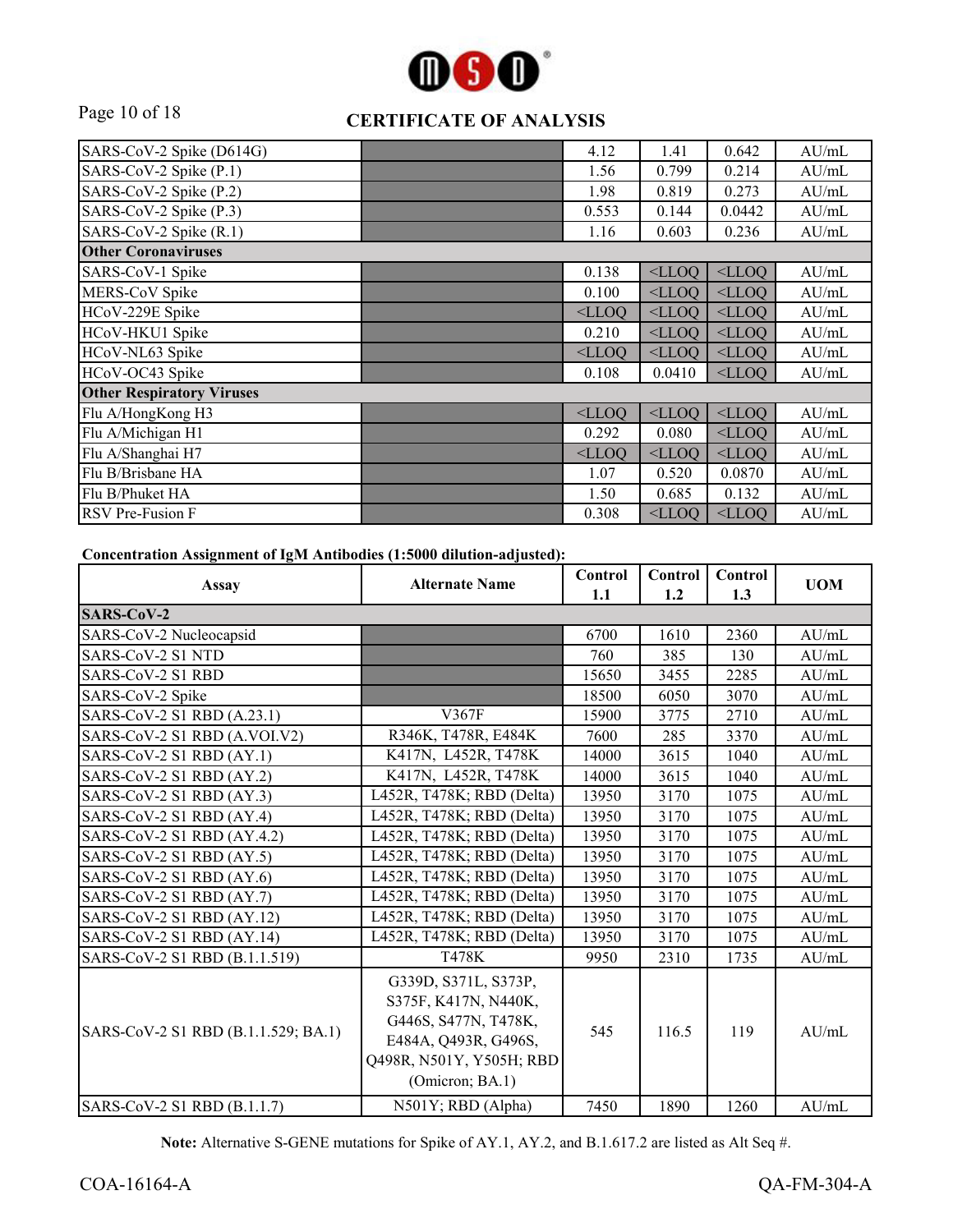

#### Page 11 of 18 **CERTIFICATE OF ANALYSIS**

| SARS-CoV-2 S1 RBD (B.1.1.7+E484K)   | E484K, N501Y                                                                                                                                            | 4785     | 635      | 1280     | AU/mL            |
|-------------------------------------|---------------------------------------------------------------------------------------------------------------------------------------------------------|----------|----------|----------|------------------|
| SARS-CoV-2 S1 RBD (B.1.214.2)       | Q414K, N450K                                                                                                                                            | 9600     | 2485     | 1180     | $\mathrm{AU/mL}$ |
| SARS-CoV-2 S1 RBD (B.1.258.17)      | N439K                                                                                                                                                   | 7800     | 1935     | 1455     | AU/mL            |
|                                     | K417N, E484K, N501Y; RBD                                                                                                                                |          |          |          |                  |
| SARS-CoV-2 S1 RBD (B.1.351)         | (Beta)                                                                                                                                                  | $<$ LLOQ | $<$ LLOQ | $<$ LLOQ | AU/mL            |
|                                     | K417N, E484K, N501Y; RBD                                                                                                                                |          |          |          |                  |
| SARS-CoV-2 S1 RBD (B.1.351.1)       | (Beta)                                                                                                                                                  | $<$ LLOQ | $<$ LLOQ | $<$ LLOQ | AU/mL            |
| SARS-CoV-2 S1 RBD (B.1.427)         | L452R                                                                                                                                                   | 9000     | 2205     | 860      | AU/mL            |
| SARS-CoV-2 S1 RBD (B.1.429)         | L452R                                                                                                                                                   | 9000     | 2205     | 860      | AU/mL            |
| SARS-CoV-2 S1 RBD (B.1.466.2)       | N439K                                                                                                                                                   | 7800     | 1935     | 1455     | AU/mL            |
| SARS-CoV-2 S1 RBD (B.1.525)         | E484K                                                                                                                                                   | 2630     | 525      | 473.5    | AU/mL            |
| SARS-CoV-2 S1 RBD (B.1.526)         | E484K                                                                                                                                                   | 2630     | 525      | 473.5    | AU/mL            |
| SARS-CoV-2 S1 RBD (B.1.526.1)       | L452R                                                                                                                                                   | 9000     | 2205     | 860      | AU/mL            |
| SARS-CoV-2 S1 RBD (B.1.526.2)       | <b>S477N</b>                                                                                                                                            | 7800     | 1985     | 1365     | AU/mL            |
| SARS-CoV-2 S1 RBD (B.1.617)         | L452R, E484Q                                                                                                                                            | 5500     | 1055     | 2890     | AU/mL            |
| SARS-CoV-2 S1 RBD (B.1.617.1)       | L452R, E484Q                                                                                                                                            | 5500     | 1055     | 2890     | AU/mL            |
| SARS-CoV-2 S1 RBD (B.1.617.2)       | L452R, T478K; RBD (Delta)                                                                                                                               | 13950    | 3170     | 1075     | AU/mL            |
| SARS-CoV-2 S1 RBD (Β.1.617.2+ΔY144) | L452R, T478K; RBD (Delta)                                                                                                                               | 13950    | 3170     | 1075     | AU/mL            |
| SARS-CoV-2 S1 RBD (B.1.617.3)       | L452R, E484Q                                                                                                                                            | 5500     | 1055     | 2890     | AU/mL            |
| SARS-CoV-2 S1 RBD (B.1.618)         | E484K                                                                                                                                                   | 2630     | 525      | 473.5    | AU/mL            |
| SARS-CoV-2 S1 RBD (B.1.620)         | S477N, E484K                                                                                                                                            | 6850     | 2795     | 2190     | AU/mL            |
| SARS-CoV-2 S1 RBD (BA.1.1)          | G339D, R346K, S371L,<br>S373P, S375F, K417N,<br>N440K, G446S, S477N,<br>T478K, E484A, Q493R,<br>G496S, Q498R, N501Y,<br>Y505H; RBD (Omicron;<br>BA.1.1) | 444      | 109      | 77       | AU/mL            |
| SARS-CoV-2 S1 RBD (BA.2)            | G339D, S371F, S373P, S375F,<br>T376A, D405N, R408S,<br>K417N, N440K, S477N,<br>T478K, E484A, Q493R,<br>Q498R, N501Y, Y505H; RBD<br>(Omicron; BA.2)      | 975      | 163.5    | 191      | AU/mL            |
| SARS-CoV-2 S1 RBD (BV-1)            | Q493R, N501Y                                                                                                                                            | 12450    | 2760     | 1675     | AU/mL            |
| SARS-CoV-2 S1 RBD (C.37)            | L452Q, F490S                                                                                                                                            | 9300     | 1615     | 935      | AU/mL            |
| SARS-CoV-2 S1 RBD (P.1)             | K417T, E484K, N501Y; RBD<br>(Gamma)                                                                                                                     | $<$ LLOQ | $<$ LLOQ | $<$ LLOQ | AU/mL            |
| $SARS-CoV-2 S1 RBD (P.2)$           | E484K                                                                                                                                                   | 2630     | 525      | 473.5    | AU/mL            |
| SARS-CoV-2 S1 RBD (P.3)             | E484K, N501Y                                                                                                                                            | 4785     | 635      | 1280     | AU/mL            |
| SARS-CoV-2 S1 RBD (R.1)             | E484K                                                                                                                                                   | 2630     | 525      | 473.5    | AU/mL            |
| SARS-CoV-2 Spike (A.23.1)           |                                                                                                                                                         | 21600    | 9950     | 3820     | AU/mL            |
| SARS-CoV-2 Spike (A.VOI.V2)         |                                                                                                                                                         | 6100     | 1245     | 1305     | AU/mL            |
| SARS-CoV-2 Spike (AY.1)             |                                                                                                                                                         | 12500    | 3395     | 1110     | AU/mL            |
| SARS-CoV-2 Spike (AY.1) Alt Seq 1   |                                                                                                                                                         | 11900    | 4065     | 1125     | AU/mL            |
| SARS-CoV-2 Spike (AY.2)             |                                                                                                                                                         | 16100    | 4215     | 1350     | AU/mL            |
| SARS-CoV-2 Spike (AY.2) Alt Seq 1   |                                                                                                                                                         | 11400    | 3415     | 990      | AU/mL            |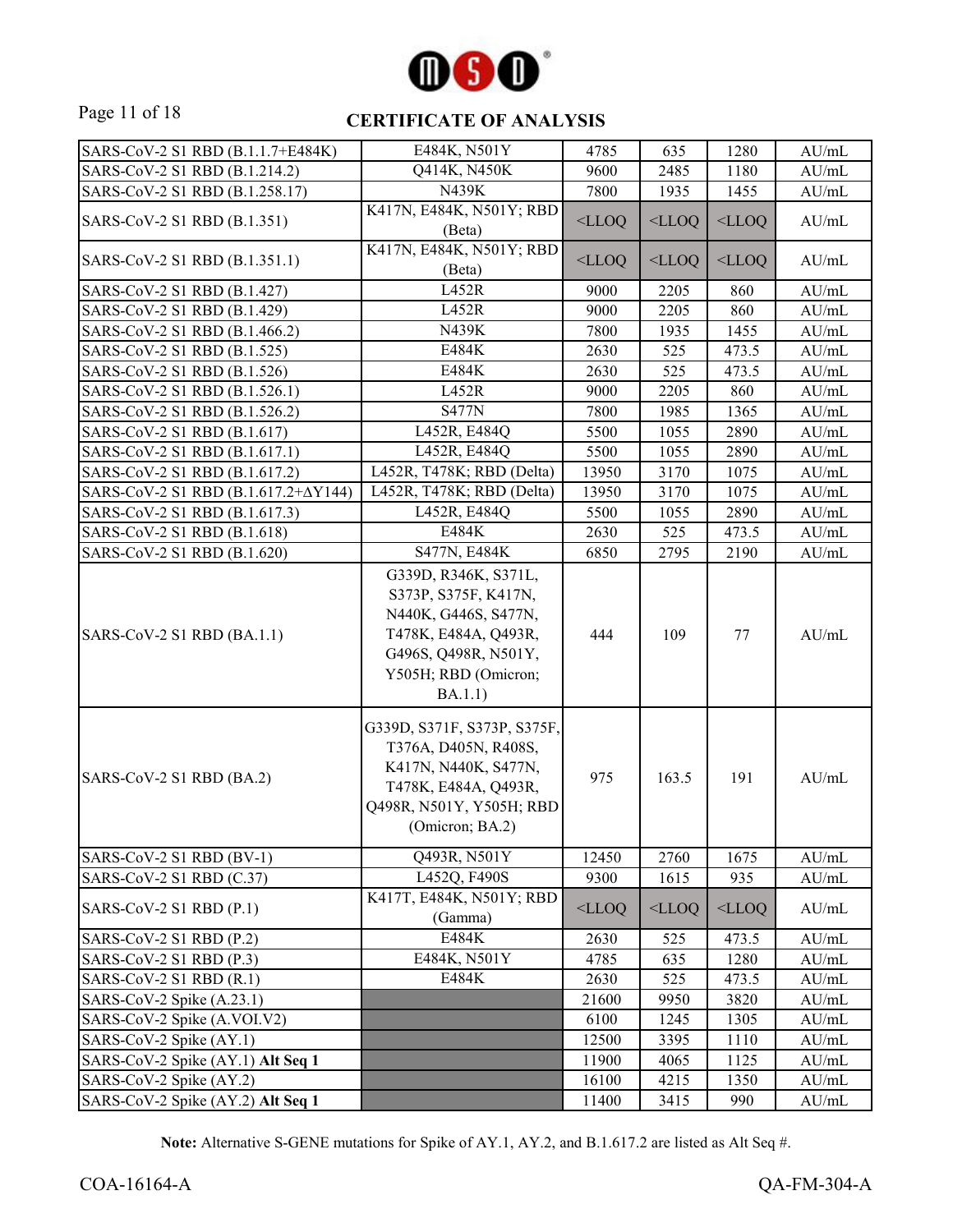

# Page 12 of 18 **CERTIFICATE OF ANALYSIS**

| SARS-CoV-2 Spike (AY.12)            | 10900    | 3480     | 945      | AU/mL |
|-------------------------------------|----------|----------|----------|-------|
| SARS-CoV-2 Spike (AY.4.2)           | 17600    | 4535     | 1405     | AU/mL |
| SARS-CoV-2 Spike (B.1.1.519)        | 15350    | 5000     | 2270     | AU/mL |
| SARS-CoV-2 Spike (B.1.1.529; BA.1)  | 1045     | 202      | 104.5    | AU/mL |
| SARS-CoV-2 Spike (B.1.1.7)          | 13200    | 3900     | 1935     | AU/mL |
| SARS-CoV-2 Spike (B.1.1.7+E484K)    | 8150     | 2860     | 1590     | AU/mL |
| SARS-CoV-2 Spike (B.1.258.17)       | 22400    | 9550     | 3420     | AU/mL |
| SARS-CoV-2 Spike (B.1.351)          | 4400     | 2185     | 465      | AU/mL |
| SARS-CoV-2 Spike (B.1.351.1)        | 13850    | 7550     | 2260     | AU/mL |
| SARS-CoV-2 Spike (B.1.429)          | 15950    | 3205     | 1230     | AU/mL |
| SARS-CoV-2 Spike (B.1.466.2)        | 18300    | 6850     | 2500     | AU/mL |
| SARS-CoV-2 Spike (B.1.525)          | 7600     | 2700     | 1310     | AU/mL |
| SARS-CoV-2 Spike (B.1.526)          | 10050    | 5050     | 1705     | AU/mL |
| SARS-CoV-2 Spike (B.1.526.1)        | 16400    | 3980     | 1920     | AU/mL |
| SARS-CoV-2 Spike (B.1.617)          | 9600     | 4775     | 1570     | AU/mL |
| SARS-CoV-2 Spike (B.1.617.1)        | 6250     | 2740     | 795      | AU/mL |
| SARS-CoV-2 Spike (B.1.617.2)        | 13700    | 2590     | 825      | AU/mL |
| SARS-CoV-2 Spike (B.1.617.2+1)      | 4560     | 2215     | 440.5    | AU/mL |
| SARS-CoV-2 Spike (B.1.617.2+2)      | 3815     | 2070     | 362      | AU/mL |
| SARS-CoV-2 Spike (B.1.617.2+3)      | 4750     | 2470     | 458      | AU/mL |
| SARS-CoV-2 Spike (B.1.617.2+4)      | 3930     | 2045     | 425      | AU/mL |
| SARS-CoV-2 Spike (B.1.617.2; AY.3;  |          |          |          |       |
| AY.5; AY.6; AY.7; AY.14) Alt Seq 1  | 16150    | 4095     | 1195     | AU/mL |
| SARS-CoV-2 Spike (B.1.617.2; AY.4)  |          |          |          |       |
| Alt Seq 2                           | 18650    | 5100     | 1380     | AU/mL |
| SARS-CoV-2 Spike (Β.1.617.2+ ΔΥ144) | 13850    | 3220     | 1215     | AU/mL |
| SARS-CoV-2 Spike (B.1.617.3)        | 7400     | 3170     | 700      | AU/mL |
| SARS-CoV-2 Spike (B.1.618)          | 7800     | 2980     | 935      | AU/mL |
| SARS-CoV-2 Spike (B.1.620)          | 4390     | 785      | 505      | AU/mL |
| SARS-CoV-2 Spike (B.1.621)          | 5650     | 2845     | 1270     | AU/mL |
| SARS-CoV-2 Spike (B.1.640.2)        | 8950     | 1125     | 930      | AU/mL |
| SARS-CoV-2 Spike (BA.1+L452R)       | 2390     | 404      | 197      | AU/mL |
| SARS-CoV-2 Spike (BA.1+R346K)       | 1470     | 247.5    | 117      | AU/mL |
| SARS-CoV-2 Spike (BA.2)             | 3945     | 825      | 565      | AU/mL |
| SARS-CoV-2 Spike (BA.3)             | 1410     | 258.5    | 171      | AU/mL |
| SARS-CoV-2 Spike (BV-1)             | 8400     | 2850     | 1195     | AU/mL |
| SARS-CoV-2 Spike (C.37)             | 7950     | 2410     | 775      | AU/mL |
| SARS-CoV-2 Spike (D614G)            | 20600    | 7050     | 3210     | AU/mL |
| SARS-CoV-2 Spike (P.1)              | 7800     | 3995     | 1070     | AU/mL |
| SARS-CoV-2 Spike (P.2)              | 9900     | 4095     | 1365     | AU/mL |
| SARS-CoV-2 Spike (P.3)              | 2765     | 720      | 221      | AU/mL |
| SARS-CoV-2 Spike (R.1)              | 5800     | 3015     | 1180     | AU/mL |
| <b>Other Coronaviruses</b>          |          |          |          |       |
| SARS-CoV-1 Spike                    | 690      | $<$ LLOQ | $<$ LLOQ | AU/mL |
| MERS-CoV Spike                      | 500      | $<$ LLOQ | $<$ LLOQ | AU/mL |
| HCoV-229E Spike                     | $<$ LLOQ | $<$ LLOQ | $<$ LLOQ | AU/mL |
| HCoV-HKU1 Spike                     | 1050     | $<$ LLOQ | $<$ LLOQ | AU/mL |
| HCoV-NL63 Spike                     | $<$ LLOQ | $<$ LLOQ | $<$ LLOQ | AU/mL |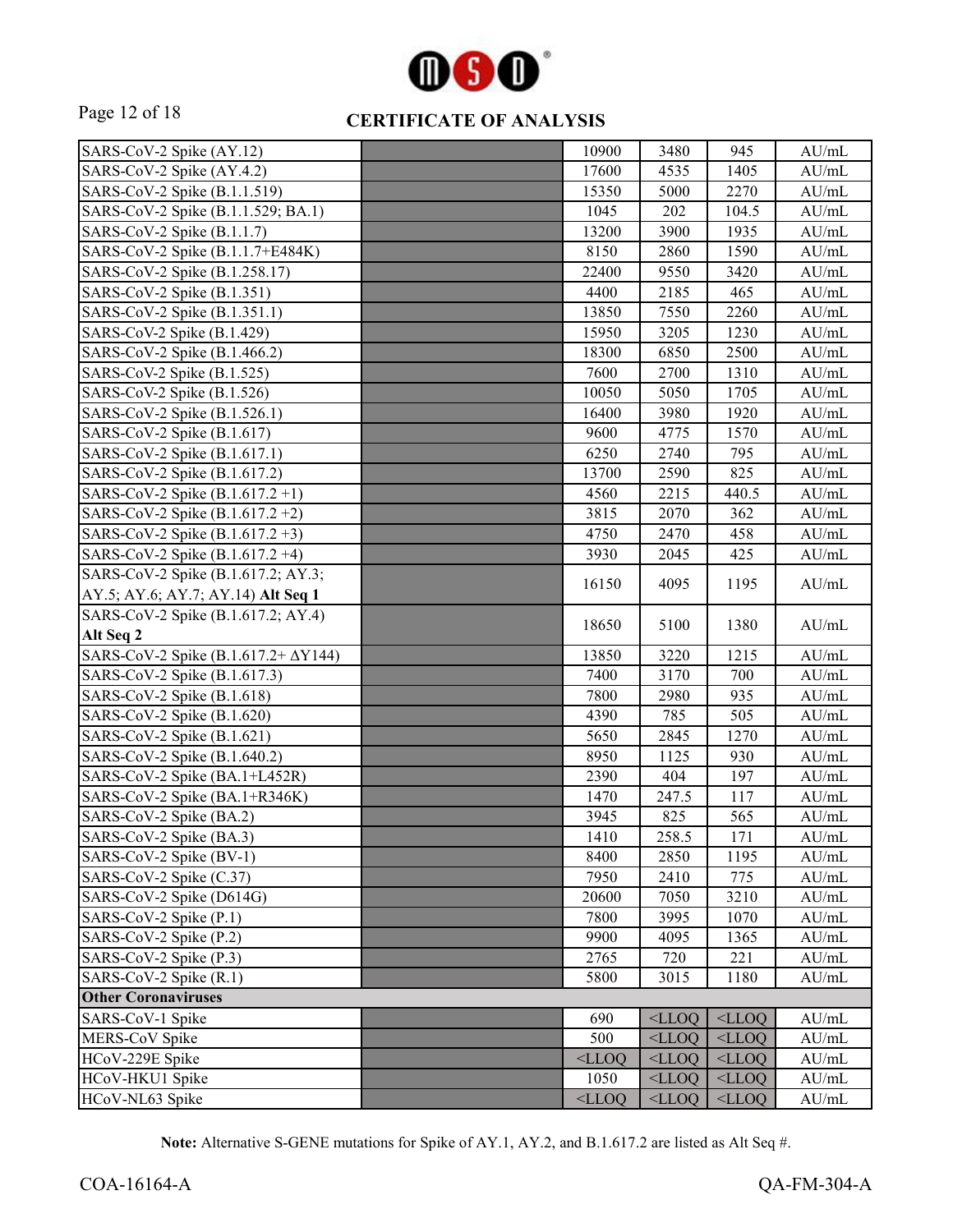

## Page 13 of 18 **CERTIFICATE OF ANALYSIS**

| HCoV-OC43 Spike                  |  | 540      | 205      | $<$ LLOO | AU/mL |  |
|----------------------------------|--|----------|----------|----------|-------|--|
| <b>Other Respiratory Viruses</b> |  |          |          |          |       |  |
| Flu A/HongKong H3                |  | $<$ LLOO | $<$ LLOO | $<$ LLOO | AU/mL |  |
| Flu A/Michigan H1                |  | 1460     | 400      | $<$ LLOO | AU/mL |  |
| Flu A/Shanghai H7                |  | $<$ LLOQ | $<$ LLOO | $<$ LLOO | AU/mL |  |
| Flu B/Brisbane HA                |  | 5350     | 2600     | 435      | AU/mL |  |
| Flu B/Phuket HA                  |  | 7500     | 3425     | 660      | AU/mL |  |
| <b>RSV</b> Pre-Fusion F          |  | 1540     | $<$ LLOO | $<$ LLOO | AU/mL |  |

#### **Concentration Assignment of IgA Antibodies (vialed):**

| <b>Assay</b>                        | <b>Alternate Name</b>                                                                                                                       | Control<br>1.1 | Control<br>1.2 | Control<br>1.3 | <b>UOM</b>       |
|-------------------------------------|---------------------------------------------------------------------------------------------------------------------------------------------|----------------|----------------|----------------|------------------|
| SARS-CoV-2                          |                                                                                                                                             |                |                |                |                  |
| SARS-CoV-2 Nucleocapsid             |                                                                                                                                             | 3.44           | 0.185          | 0.875          | AU/mL            |
| SARS-CoV-2 S1 NTD                   |                                                                                                                                             | 0.52           | 0.186          | 0.072          | AU/mL            |
| SARS-CoV-2 S1 RBD                   |                                                                                                                                             | 1.85           | 0.285          | 0.975          | AU/mL            |
| SARS-CoV-2 Spike                    |                                                                                                                                             | 2.68           | 0.609          | 0.877          | AU/mL            |
| SARS-CoV-2 S1 RBD (A.23.1)          | V367F                                                                                                                                       | 2.08           | 0.283          | 0.783          | AU/mL            |
| SARS-CoV-2 S1 RBD (A.VOI.V2)        | R346K, T478R, E484K                                                                                                                         | 0.336          | 0.0811         | 0.0633         | AU/mL            |
| SARS-CoV-2 S1 RBD (AY.1)            | K417N, L452R, T478K                                                                                                                         | 1.14           | 0.254          | 0.220          | AU/mL            |
| SARS-CoV-2 S1 RBD (AY.2)            | K417N, L452R, T478K                                                                                                                         | 1.14           | 0.254          | 0.220          | AU/mL            |
| SARS-CoV-2 S1 RBD (AY.3)            | L452R, T478K; RBD (Delta)                                                                                                                   | 1.07           | 0.215          | 0.223          | AU/mL            |
| SARS-CoV-2 S1 RBD (AY.4)            | L452R, T478K; RBD (Delta)                                                                                                                   | 1.07           | 0.215          | 0.223          | AU/mL            |
| SARS-CoV-2 S1 RBD (AY.4.2)          | L452R, T478K; RBD (Delta)                                                                                                                   | 1.07           | 0.215          | 0.223          | AU/mL            |
| SARS-CoV-2 S1 RBD (AY.5)            | L452R, T478K; RBD (Delta)                                                                                                                   | 1.07           | 0.215          | 0.223          | AU/mL            |
| SARS-CoV-2 S1 RBD (AY.6)            | L452R, T478K; RBD (Delta)                                                                                                                   | 1.07           | 0.215          | 0.223          | AU/mL            |
| SARS-CoV-2 S1 RBD (AY.7)            | L452R, T478K; RBD (Delta)                                                                                                                   | 1.07           | 0.215          | 0.223          | AU/mL            |
| SARS-CoV-2 S1 RBD (AY.12)           | L452R, T478K; RBD (Delta)                                                                                                                   | 1.07           | 0.215          | 0.223          | $\mathrm{AU/mL}$ |
| SARS-CoV-2 S1 RBD (AY.14)           | L452R, T478K; RBD (Delta)                                                                                                                   | 1.07           | 0.215          | 0.223          | AU/mL            |
| SARS-CoV-2 S1 RBD (B.1.1.519)       | <b>T478K</b>                                                                                                                                | 1.36           | 0.222          | 0.572          | AU/mL            |
| SARS-CoV-2 S1 RBD (B.1.1.529; BA.1) | G339D, S371L, S373P,<br>S375F, K417N, N440K,<br>G446S, S477N, T478K,<br>E484A, Q493R, G496S,<br>Q498R, N501Y, Y505H; RBD<br>(Omicron; BA.1) | 0.0966         | 0.0261         | 0.0969         | AU/mL            |
| SARS-CoV-2 S1 RBD (B.1.1.7)         | N501Y; RBD (Alpha)                                                                                                                          | 1.44           | 0.228          | 0.635          | AU/mL            |
| SARS-CoV-2 S1 RBD (B.1.1.7+E484K)   | E484K, N501Y                                                                                                                                | 0.492          | 0.0662         | 0.106          | AU/mL            |
| SARS-CoV-2 S1 RBD (B.1.214.2)       | Q414K, N450K                                                                                                                                | 1.24           | 0.176          | 0.551          | AU/mL            |
| SARS-CoV-2 S1 RBD (B.1.258.17)      | N439K                                                                                                                                       | 0.741          | 0.133          | 0.507          | AU/mL            |
| SARS-CoV-2 S1 RBD (B.1.351)         | K417N, E484K, N501Y; RBD<br>(Beta)                                                                                                          | 0.201          | 0.04           | 0.043          | AU/mL            |
| SARS-CoV-2 S1 RBD (B.1.351.1)       | K417N, E484K, N501Y; RBD<br>(Beta)                                                                                                          | 0.201          | 0.04           | 0.043          | AU/mL            |
| SARS-CoV-2 S1 RBD (B.1.427)         | L452R                                                                                                                                       | 1.03           | 0.216          | 0.194          | AU/mL            |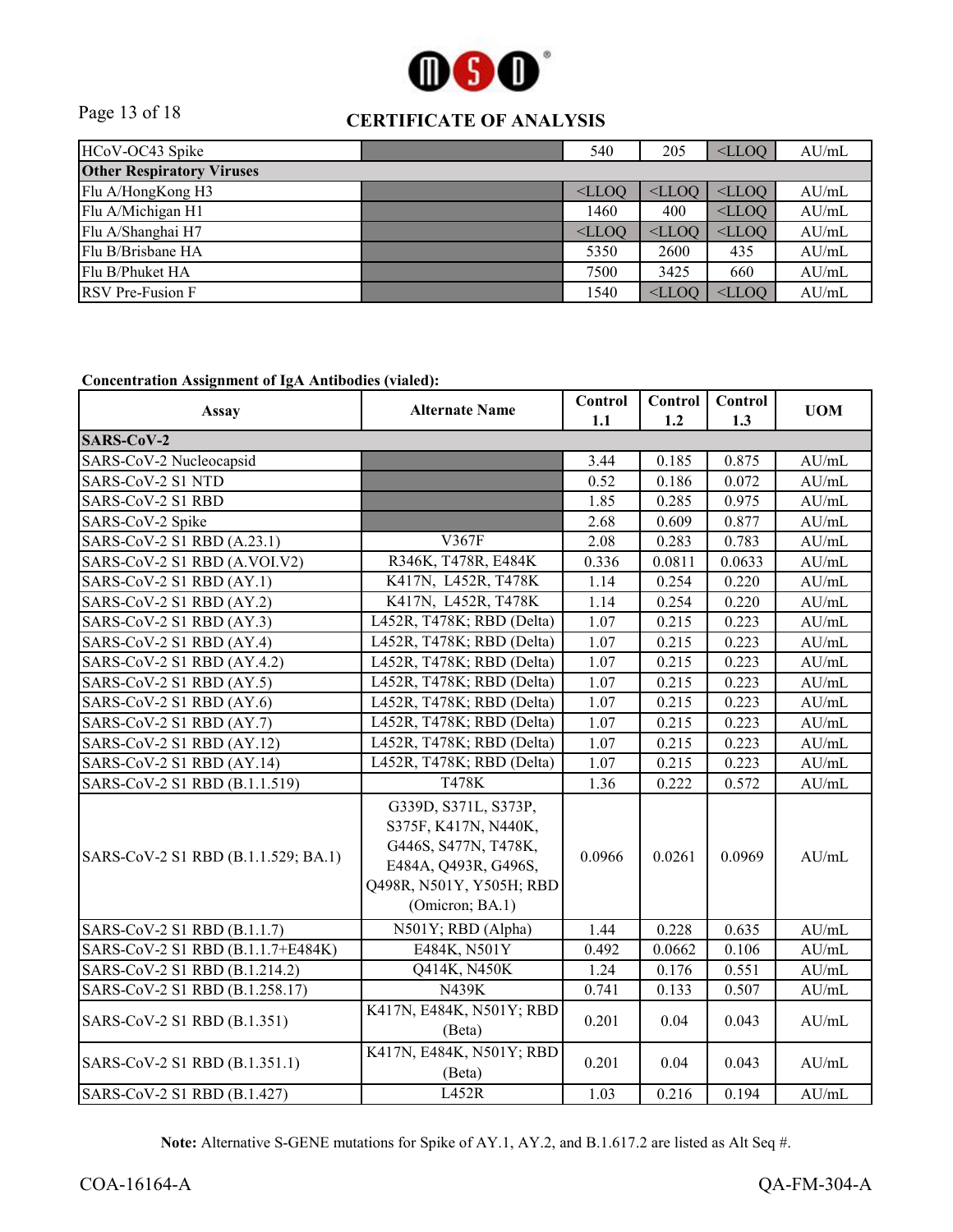

## Page 14 of 18 **CERTIFICATE OF ANALYSIS**

| SARS-CoV-2 S1 RBD (B.1.429)         | L452R                                                                                                                                                   | 1.03   | 0.216  | 0.194  | AU/mL            |
|-------------------------------------|---------------------------------------------------------------------------------------------------------------------------------------------------------|--------|--------|--------|------------------|
| SARS-CoV-2 S1 RBD (B.1.466.2)       | N439K                                                                                                                                                   | 0.741  | 0.133  | 0.507  | AU/mL            |
| SARS-CoV-2 S1 RBD (B.1.525)         | E484K                                                                                                                                                   | 0.316  | 0.0591 | 0.0733 | AU/mL            |
| SARS-CoV-2 S1 RBD (B.1.526)         | E484K                                                                                                                                                   | 0.316  | 0.0591 | 0.0733 | AU/mL            |
| SARS-CoV-2 S1 RBD (B.1.526.1)       | L452R                                                                                                                                                   | 1.03   | 0.216  | 0.194  | AU/mL            |
| SARS-CoV-2 S1 RBD (B.1.526.2)       | <b>S477N</b>                                                                                                                                            | 1.68   | 0.259  | 0.653  | AU/mL            |
| SARS-CoV-2 S1 RBD (B.1.617)         | L452R, E484Q                                                                                                                                            | 1.03   | 0.185  | 0.189  | AU/mL            |
| SARS-CoV-2 S1 RBD (B.1.617.1)       | L452R, E484Q                                                                                                                                            | 1.03   | 0.185  | 0.189  | AU/mL            |
| SARS-CoV-2 S1 RBD (B.1.617.2)       | L452R, T478K; RBD (Delta)                                                                                                                               | 1.07   | 0.215  | 0.223  | AU/mL            |
| SARS-CoV-2 S1 RBD (Β.1.617.2+ΔY144) | L452R, T478K; RBD (Delta)                                                                                                                               | 1.07   | 0.215  | 0.223  | AU/mL            |
| SARS-CoV-2 S1 RBD (B.1.617.3)       | L452R, E484Q                                                                                                                                            | 1.03   | 0.185  | 0.189  | AU/mL            |
| SARS-CoV-2 S1 RBD (B.1.618)         | E484K                                                                                                                                                   | 0.316  | 0.059  | 0.073  | AU/mL            |
| SARS-CoV-2 S1 RBD (B.1.620)         | S477N, E484K                                                                                                                                            | 0.388  | 0.0624 | 0.0891 | AU/mL            |
| SARS-CoV-2 S1 RBD (BA.1.1)          | G339D, R346K, S371L,<br>S373P, S375F, K417N,<br>N440K, G446S, S477N,<br>T478K, E484A, Q493R,<br>G496S, Q498R, N501Y,<br>Y505H; RBD (Omicron;<br>BA.1.1) | 0.0896 | 0.025  | 0.0506 | AU/mL            |
| SARS-CoV-2 S1 RBD (BA.2)            | G339D, S371F, S373P, S375F,<br>T376A, D405N, R408S,<br>K417N, N440K, S477N,<br>T478K, E484A, Q493R,<br>Q498R, N501Y, Y505H; RBD<br>(Omicron; BA.2)      | 0.165  | 0.0455 | 0.0976 | AU/mL            |
| SARS-CoV-2 S1 RBD (BV-1)            | Q493R, N501Y                                                                                                                                            | 1.16   | 0.167  | 0.650  | AU/mL            |
| SARS-CoV-2 S1 RBD (C.37)            | L452Q, F490S                                                                                                                                            | 0.784  | 0.148  | 0.0942 | AU/mL            |
| SARS-CoV-2 S1 RBD (P.1)             | K417T, E484K, N501Y; RBD<br>(Gamma)                                                                                                                     | 0.386  | 0.08   | 0.086  | AU/mL            |
| SARS-CoV-2 S1 RBD (P.2)             | <b>E484K</b>                                                                                                                                            | 0.316  | 0.0591 | 0.0733 | AU/mL            |
| SARS-CoV-2 S1 RBD (P.3)             | E484K, N501Y                                                                                                                                            | 0.492  | 0.0662 | 0.106  | AU/mL            |
| SARS-CoV-2 S1 RBD $(R.1)$           | E484K                                                                                                                                                   | 0.316  | 0.0591 | 0.0733 | AU/mL            |
| SARS-CoV-2 Spike (A.23.1)           |                                                                                                                                                         | 2.93   | 0.94   | 0.889  | $\mathrm{AU/mL}$ |
| SARS-CoV-2 Spike (A.VOI.V2)         |                                                                                                                                                         | 1.31   | 0.50   | 0.22   | AU/mL            |
| SARS-CoV-2 Spike (AY.1)             |                                                                                                                                                         | 1.69   | 0.61   | 0.29   | AU/mL            |
| SARS-CoV-2 Spike (AY.1) Alt Seq 1   |                                                                                                                                                         | 1.46   | 0.609  | 0.285  | $\mathrm{AU/mL}$ |
| SARS-CoV-2 Spike (AY.2)             |                                                                                                                                                         | 2.00   | 0.86   | 0.37   | AU/mL            |
| SARS-CoV-2 Spike (AY.2) Alt Seq 1   |                                                                                                                                                         | 1.46   | 0.62   | 0.265  | AU/mL            |
| SARS-CoV-2 Spike (AY.12)            |                                                                                                                                                         | 1.45   | 0.649  | 0.272  | AU/mL            |
| SARS-CoV-2 Spike (AY.4.2)           |                                                                                                                                                         | 1.72   | 0.726  | 0.311  | AU/mL            |
| SARS-CoV-2 Spike (B.1.1.519)        |                                                                                                                                                         | 2.13   | 0.714  | 0.706  | AU/mL            |
| SARS-CoV-2 Spike (B.1.1.529; BA.1)  |                                                                                                                                                         | 0.435  | 0.0676 | 0.0524 | AU/mL            |
| SARS-CoV-2 Spike (B.1.1.7)          |                                                                                                                                                         | 2.00   | 0.550  | 0.640  | AU/mL            |
| SARS-CoV-2 Spike (B.1.1.7+E484K)    |                                                                                                                                                         | 1.74   | 0.608  | 0.292  | AU/mL            |
| SARS-CoV-2 Spike (B.1.258.17)       |                                                                                                                                                         | 3.02   | 1.29   | 0.929  | AU/mL            |
| SARS-CoV-2 Spike (B.1.351)          |                                                                                                                                                         | 1.12   | 0.391  | 0.161  | AU/mL            |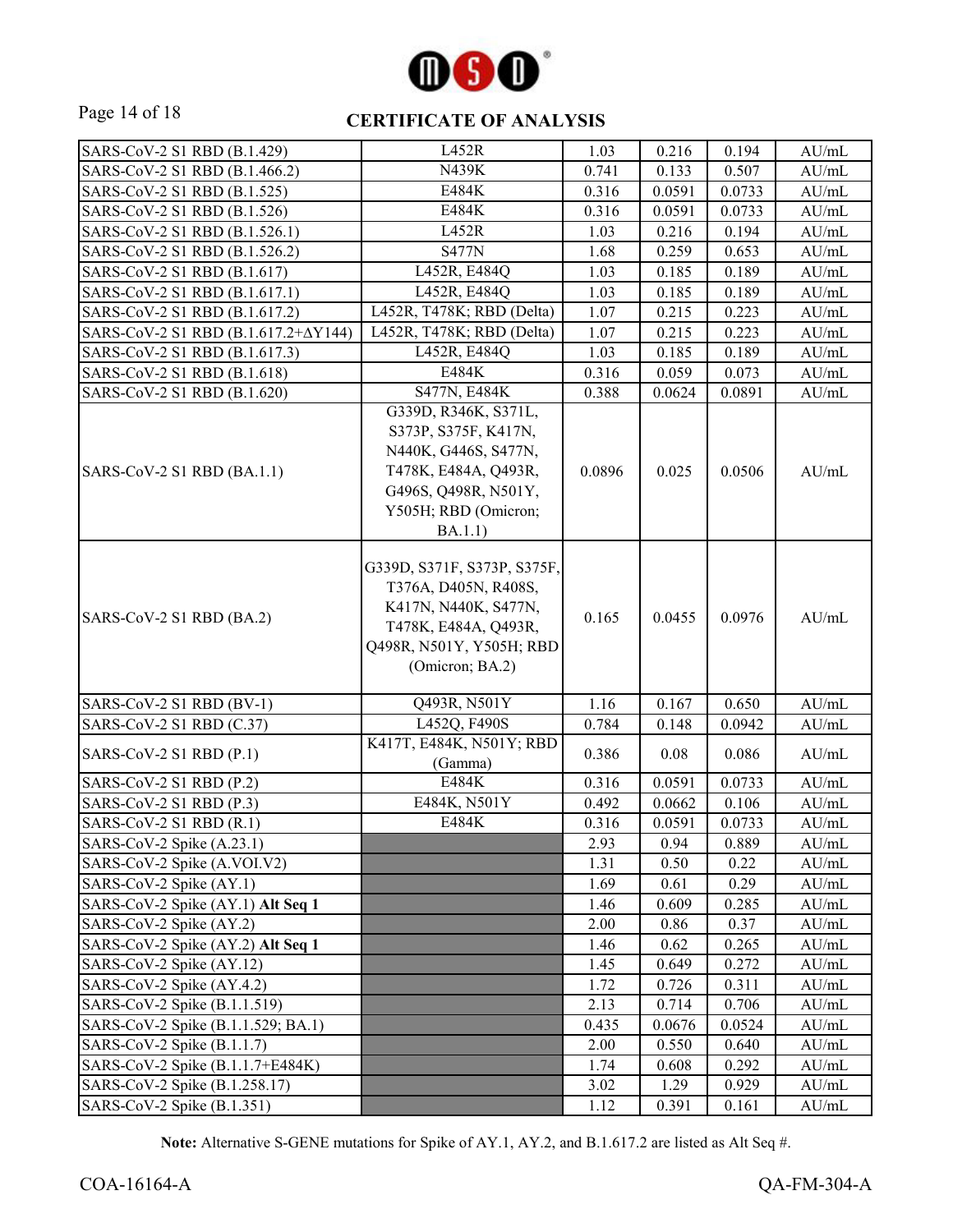

# Page 15 of 18 **CERTIFICATE OF ANALYSIS**

| SARS-CoV-2 Spike (B.1.351.1)                | 1.89  | 0.792 | 0.306    | AU/mL            |
|---------------------------------------------|-------|-------|----------|------------------|
| SARS-CoV-2 Spike (B.1.429)                  | 2.04  | 0.730 | 0.322    | AU/mL            |
| SARS-CoV-2 Spike (B.1.466.2)                | 2.67  | 0.839 | 0.927    | AU/mL            |
| SARS-CoV-2 Spike (B.1.525)                  | 1.43  | 0.496 | 0.224    | AU/mL            |
| SARS-CoV-2 Spike (B.1.526)                  | 1.57  | 0.916 | 0.312    | $\mathrm{AU/mL}$ |
| SARS-CoV-2 Spike (B.1.526.1)                | 1.76  | 0.594 | 0.284    | AU/mL            |
| SARS-CoV-2 Spike (B.1.617)                  | 2.05  | 1.04  | 0.375    | AU/mL            |
| SARS-CoV-2 Spike (B.1.617.1)                | 1.29  | 0.503 | 0.184    | AU/mL            |
| SARS-CoV-2 Spike (B.1.617.2)                | 1.37  | 0.663 | 0.265    | $\mathrm{AU/mL}$ |
| SARS-CoV-2 Spike (B.1.617.2+1)              | 1.02  | 0.493 | 0.139    | $\mathrm{AU/mL}$ |
| SARS-CoV-2 Spike $(B.1.617.2 + 2)$          | 0.862 | 0.464 | 0.116    | $\mathrm{AU/mL}$ |
| SARS-CoV-2 Spike (B.1.617.2+3)              | 1.08  | 0.548 | 0.150    | $\mathrm{AU/mL}$ |
| SARS-CoV-2 Spike (B.1.617.2+4)              | 0.895 | 0.519 | 0.129    | $\mathrm{AU/mL}$ |
| SARS-CoV-2 Spike (B.1.617.2; AY.3;          | 1.79  | 0.740 | 0.344    | AU/mL            |
| AY.5; AY.6; AY.7; AY.14) Alt Seq 1          |       |       |          |                  |
| SARS-CoV-2 Spike (B.1.617.2; AY.4)          | 1.87  | 0.846 | 0.371    | $\mathrm{AU/mL}$ |
| Alt Seq 2                                   |       |       |          |                  |
| SARS-CoV-2 Spike (B.1.617.2+ $\Delta$ Y144) | 1.60  | 0.628 | 0.251    | AU/mL            |
| SARS-CoV-2 Spike (B.1.617.3)                | 1.42  | 0.925 | 0.277    | AU/mL            |
| SARS-CoV-2 Spike (B.1.618)                  | 1.83  | 0.792 | 0.307    | AU/mL            |
| SARS-CoV-2 Spike (B.1.620)                  | 0.947 | 0.281 | 0.150    | AU/mL            |
| SARS-CoV-2 Spike (B.1.621)                  | 1.12  | 0.588 | 0.204    | $\mathrm{AU/mL}$ |
| SARS-CoV-2 Spike (B.1.640.2)                | 4.00  | 1.69  | 0.538    | AU/mL            |
| SARS-CoV-2 Spike (BA.1+L452R)               | 1.10  | 0.484 | 0.133    | $\mathrm{AU/mL}$ |
| SARS-CoV-2 Spike (BA.1+R346K)               | 0.602 | 0.247 | 0.0751   | $\mathrm{AU/mL}$ |
| SARS-CoV-2 Spike (BA.2)                     | 2.71  | 0.752 | 0.258    | AU/mL            |
| SARS-CoV-2 Spike (BA.3)                     | 0.682 | 0.281 | 0.085    | AU/mL            |
| SARS-CoV-2 Spike (BV-1)                     | 1.54  | 0.498 | 0.611    | $\mathrm{AU/mL}$ |
| SARS-CoV-2 Spike (C.37)                     | 1.15  | 0.483 | 0.159    | $\mathrm{AU/mL}$ |
| SARS-CoV-2 Spike (D614G)                    | 2.99  | 1.04  | 0.815    | $\mathrm{AU/mL}$ |
| SARS-CoV-2 Spike (P.1)                      | 1.41  | 0.398 | 0.183    | AU/mL            |
| SARS-CoV-2 Spike (P.2)                      | 1.97  | 0.79  | 0.323    | AU/mL            |
| SARS-CoV-2 Spike (P.3)                      | 0.613 | 0.229 | 0.0893   | AU/mL            |
| SARS-CoV-2 Spike (R.1)                      | 1.31  | 0.60  | 0.218    | AU/mL            |
| <b>Other Coronaviruses</b>                  |       |       |          |                  |
| SARS-CoV-1 Spike                            | 0.633 | 0.086 | 0.074    | AU/mL            |
| MERS-CoV Spike                              | 1.49  | 1.40  | 0.134    | AU/mL            |
| HCoV-229E Spike                             | 2.28  | 0.618 | 0.218    | AU/mL            |
| HCoV-HKU1 Spike                             | 3.36  | 1.04  | 0.292    | AU/mL            |
| HCoV-NL63 Spike                             | 1.22  | 0.343 | $<$ LLOQ | AU/mL            |
| HCoV-OC43 Spike                             | 8.72  | 3.16  | 1.04     | $\mathrm{AU/mL}$ |
| <b>Other Respiratory Viruses</b>            |       |       |          |                  |
| Flu A/HongKong H3                           | 3.68  | 0.328 | 0.209    | $\mathrm{AU/mL}$ |
| Flu A/Michigan H1                           | 5.43  | 0.392 | 0.1      | AU/mL            |
| Flu A/Shanghai H7                           | >ULOQ | 0.145 | $<$ LLOQ | AU/mL            |
| Flu B/Brisbane HA                           | 10.4  | 1.90  | 0.512    | AU/mL            |
| Flu B/Phuket HA                             | 12.9  | 1.83  | 0.745    | $\mathrm{AU/mL}$ |
| RSV Pre-Fusion F                            | 14.5  | 3.62  | 0.871    | $\mathrm{AU/mL}$ |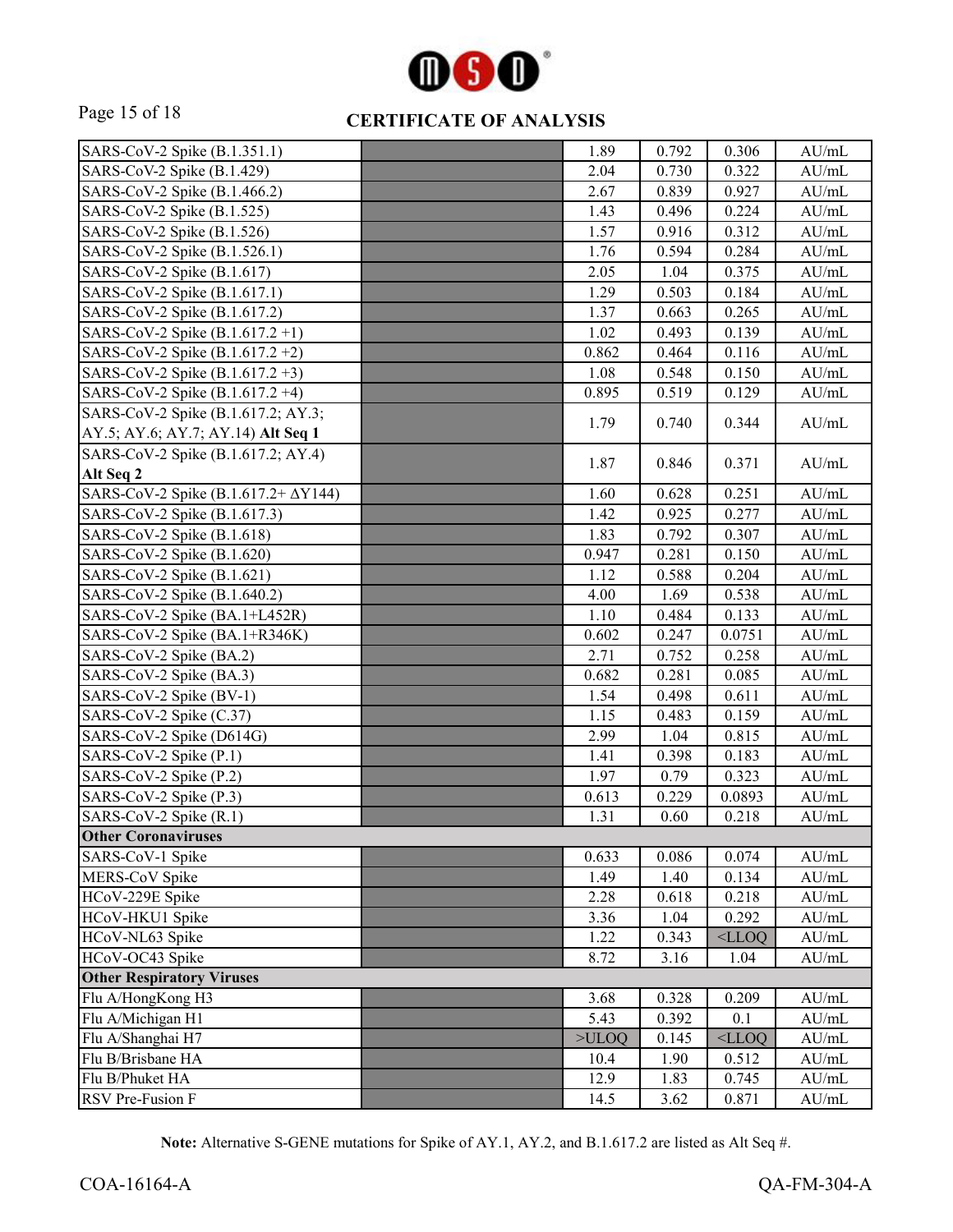

# Page 16 of 18 **CERTIFICATE OF ANALYSIS**

#### **Concentration Assignment of IgA Antibodies (1:5000 dilution-adjusted):**

| <b>Assay</b>                        | <b>Alternate Name</b>                                                                                                                       | Control<br>1.1 | Control<br>1.2 | Control<br>1.3 | <b>UOM</b> |
|-------------------------------------|---------------------------------------------------------------------------------------------------------------------------------------------|----------------|----------------|----------------|------------|
| <b>SARS-CoV-2</b>                   |                                                                                                                                             |                |                |                |            |
| SARS-CoV-2 Nucleocapsid             |                                                                                                                                             | 17200          | 925            | 4375           | AU/mL      |
| SARS-CoV-2 S1 NTD                   |                                                                                                                                             | 2600           | 930            | 360            | AU/mL      |
| SARS-CoV-2 S1 RBD                   |                                                                                                                                             | 9250           | 1425           | 4875           | AU/mL      |
| SARS-CoV-2 Spike                    |                                                                                                                                             | 13400          | 3045           | 4385           | AU/mL      |
| SARS-CoV-2 S1 RBD (A.23.1)          | V367F                                                                                                                                       | 10400          | 1415           | 3915           | AU/mL      |
| SARS-CoV-2 S1 RBD (A.VOI.V2)        | R346K, T478R, E484K                                                                                                                         | 1680           | 405.5          | 316.5          | AU/mL      |
| SARS-CoV-2 S1 RBD (AY.1)            | K417N, L452R, T478K                                                                                                                         | 5700           | 1270           | 1100           | AU/mL      |
| SARS-CoV-2 S1 RBD (AY.2)            | K417N, L452R, T478K                                                                                                                         | 5700           | 1270           | 1100           | AU/mL      |
| SARS-CoV-2 S1 RBD (AY.3)            | L452R, T478K; RBD (Delta)                                                                                                                   | 5350           | 1075           | 1115           | AU/mL      |
| SARS-CoV-2 S1 RBD (AY.4)            | L452R, T478K; RBD (Delta)                                                                                                                   | 5350           | 1075           | 1115           | AU/mL      |
| SARS-CoV-2 S1 RBD (AY.4.2)          | L452R, T478K; RBD (Delta)                                                                                                                   | 5350           | 1075           | 1115           | AU/mL      |
| SARS-CoV-2 S1 RBD (AY.5)            | L452R, T478K; RBD (Delta)                                                                                                                   | 5350           | 1075           | 1115           | AU/mL      |
| SARS-CoV-2 S1 RBD (AY.6)            | L452R, T478K; RBD (Delta)                                                                                                                   | 5350           | 1075           | 1115           | AU/mL      |
| SARS-CoV-2 S1 RBD (AY.7)            | L452R, T478K; RBD (Delta)                                                                                                                   | 5350           | 1075           | 1115           | AU/mL      |
| SARS-CoV-2 S1 RBD (AY.12)           | L452R, T478K; RBD (Delta)                                                                                                                   | 5350           | 1075           | 1115           | AU/mL      |
| SARS-CoV-2 S1 RBD (AY.14)           | L452R, T478K; RBD (Delta)                                                                                                                   | 5350           | 1075           | 1115           | AU/mL      |
| SARS-CoV-2 S1 RBD (B.1.1.519)       | T478K                                                                                                                                       | 6800           | 1110           | 2860           | AU/mL      |
| SARS-CoV-2 S1 RBD (B.1.1.529; BA.1) | G339D, S371L, S373P,<br>S375F, K417N, N440K,<br>G446S, S477N, T478K,<br>E484A, Q493R, G496S,<br>Q498R, N501Y, Y505H; RBD<br>(Omicron; BA.1) | 483            | 130.5          | 484.5          | AU/mL      |
| SARS-CoV-2 S1 RBD (B.1.1.7)         | N501Y; RBD (Alpha)                                                                                                                          | 7200           | 1140           | 3175           | AU/mL      |
| SARS-CoV-2 S1 RBD (B.1.1.7+E484K)   | E484K, N501Y                                                                                                                                | 2460           | 331            | 530            | AU/mL      |
| SARS-CoV-2 S1 RBD (B.1.214.2)       | Q414K, N450K                                                                                                                                | 6200           | 880            | 2755           | AU/mL      |
| SARS-CoV-2 S1 RBD (B.1.258.17)      | N439K                                                                                                                                       | 3705           | 665            | 2535           | AU/mL      |
| SARS-CoV-2 S1 RBD (B.1.351)         | K417N, E484K, N501Y; RBD<br>(Beta)                                                                                                          | 1005           | 200            | 215            | AU/mL      |
| SARS-CoV-2 S1 RBD (B.1.351.1)       | K417N, E484K, N501Y; RBD<br>(Beta)                                                                                                          | 1005           | 200            | 215            | AU/mL      |
| SARS-CoV-2 S1 RBD (B.1.427)         | L452R                                                                                                                                       | 5150           | 1080           | 970            | AU/mL      |
| SARS-CoV-2 S1 RBD (B.1.429)         | L452R                                                                                                                                       | 5150           | 1080           | 970            | AU/mL      |
| SARS-CoV-2 S1 RBD (B.1.466.2)       | N439K                                                                                                                                       | 3705           | 665            | 2535           | AU/mL      |
| SARS-CoV-2 S1 RBD (B.1.525)         | E484K                                                                                                                                       | 1580           | 295.5          | 366.5          | AU/mL      |
| SARS-CoV-2 S1 RBD (B.1.526)         | E484K                                                                                                                                       | 1580           | 295.5          | 366.5          | AU/mL      |
| SARS-CoV-2 S1 RBD (B.1.526.1)       | L452R                                                                                                                                       | 5150           | 1080           | 970            | AU/mL      |
| SARS-CoV-2 S1 RBD (B.1.526.2)       | <b>S477N</b>                                                                                                                                | 8400           | 1295           | 3265           | AU/mL      |
| SARS-CoV-2 S1 RBD (B.1.617)         | L452R, E484Q                                                                                                                                | 5150           | 925            | 945            | AU/mL      |
| SARS-CoV-2 S1 RBD (B.1.617.1)       | L452R, E484Q                                                                                                                                | 5150           | 925            | 945            | AU/mL      |
| SARS-CoV-2 S1 RBD (B.1.617.2)       | L452R, T478K; RBD (Delta)                                                                                                                   | 5350           | 1075           | 1115           | AU/mL      |
| SARS-CoV-2 S1 RBD (Β.1.617.2+ΔY144) | L452R, T478K; RBD (Delta)                                                                                                                   | 5350           | 1075           | 1115           | AU/mL      |
| SARS-CoV-2 S1 RBD (B.1.617.3)       | L452R, E484Q                                                                                                                                | 5150           | 925            | 945            | AU/mL      |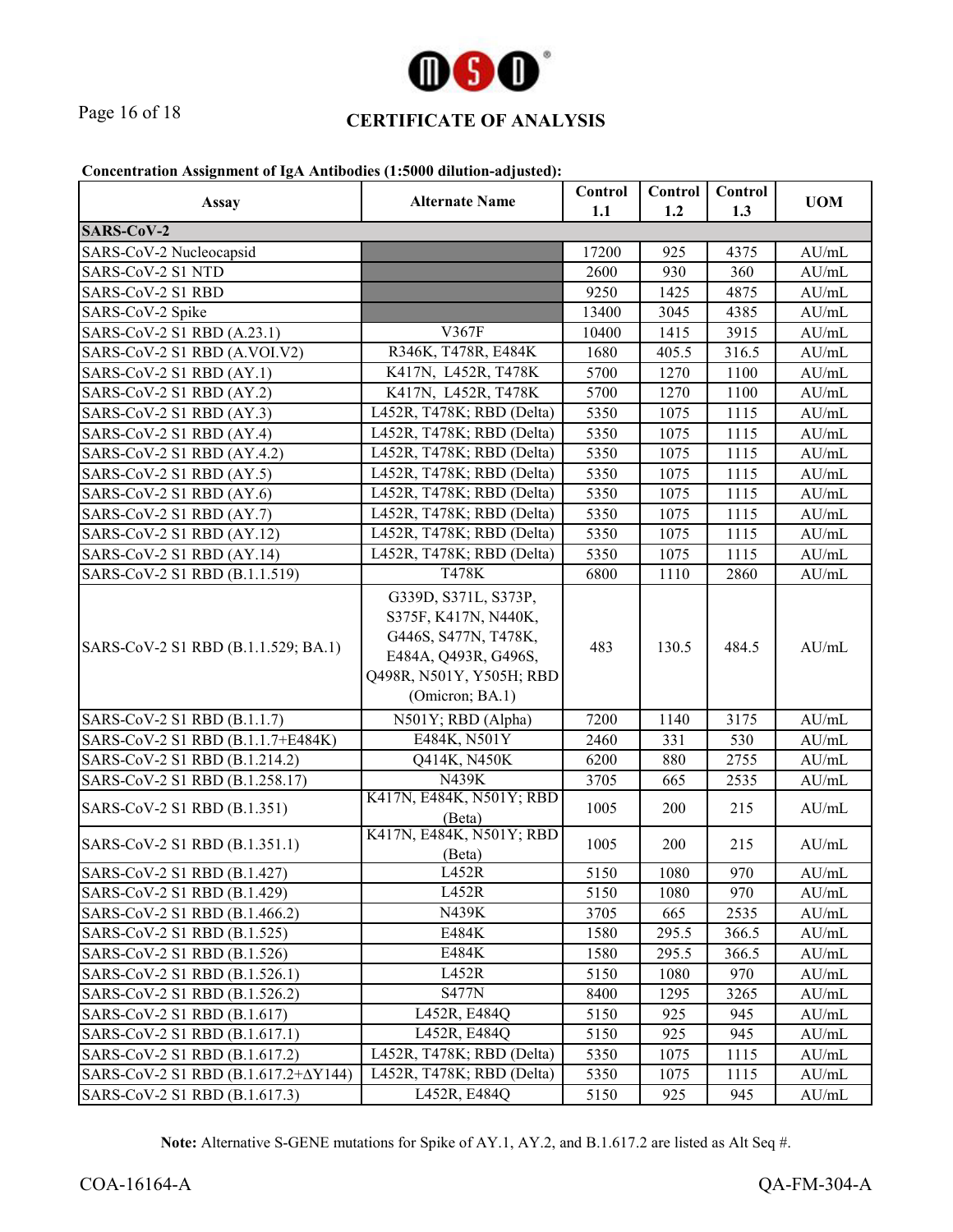

#### Page 17 of 18 **CERTIFICATE OF ANALYSIS**

| SARS-CoV-2 S1 RBD (B.1.618)        | E484K                                                                                                                                                   | 1580  | 295.5 | 366.5 | AU/mL |
|------------------------------------|---------------------------------------------------------------------------------------------------------------------------------------------------------|-------|-------|-------|-------|
| SARS-CoV-2 S1 RBD (B.1.620)        | S477N, E484K                                                                                                                                            | 1940  | 312   | 445.5 | AU/mL |
| SARS-CoV-2 S1 RBD (BA.1.1)         | G339D, R346K, S371L,<br>S373P, S375F, K417N,<br>N440K, G446S, S477N,<br>T478K, E484A, Q493R,<br>G496S, Q498R, N501Y,<br>Y505H; RBD (Omicron;<br>BA.1.1) | 448   | 125   | 253   | AU/mL |
| SARS-CoV-2 S1 RBD (BA.2)           | G339D, S371F, S373P, S375F,<br>T376A, D405N, R408S,<br>K417N, N440K, S477N,<br>T478K, E484A, Q493R,<br>Q498R, N501Y, Y505H; RBD<br>(Omicron; BA.2)      | 825   | 227.5 | 488   | AU/mL |
| SARS-CoV-2 S1 RBD (BV-1)           | Q493R, N501Y                                                                                                                                            | 5800  | 835   | 3250  | AU/mL |
| SARS-CoV-2 S1 RBD (C.37)           | L452Q, F490S                                                                                                                                            | 3920  | 740   | 471   | AU/mL |
| SARS-CoV-2 S1 RBD (P.1)            | K417T, E484K, N501Y; RBD<br>(Gamma)                                                                                                                     | 1930  | 400   | 430   | AU/mL |
| SARS-CoV-2 S1 RBD (P.2)            | E484K                                                                                                                                                   | 1580  | 295.5 | 366.5 | AU/mL |
| SARS-CoV-2 S1 RBD (P.3)            | E484K, N501Y                                                                                                                                            | 2460  | 331   | 530   | AU/mL |
| SARS-CoV-2 S1 RBD (R.1)            | E484K                                                                                                                                                   | 1580  | 296   | 367   | AU/mL |
| SARS-CoV-2 Spike (A.23.1)          |                                                                                                                                                         | 14650 | 4700  | 4445  | AU/mL |
| SARS-CoV-2 Spike (A.VOI.V2)        |                                                                                                                                                         | 6550  | 2480  | 1110  | AU/mL |
| SARS-CoV-2 Spike (AY.1)            |                                                                                                                                                         | 8450  | 3055  | 1450  | AU/mL |
| SARS-CoV-2 Spike (AY.1) Alt Seq 1  |                                                                                                                                                         | 7300  | 3045  | 1425  | AU/mL |
| SARS-CoV-2 Spike (AY.2)            |                                                                                                                                                         | 10000 | 4295  | 1835  | AU/mL |
| SARS-CoV-2 Spike (AY.2) Alt Seq 1  |                                                                                                                                                         | 7300  | 3100  | 1325  | AU/mL |
| SARS-CoV-2 Spike (AY.12)           |                                                                                                                                                         | 7250  | 3245  | 1360  | AU/mL |
| SARS-CoV-2 Spike (AY.4.2)          |                                                                                                                                                         | 8600  | 3630  | 1555  | AU/mL |
| SARS-CoV-2 Spike (B.1.1.519)       |                                                                                                                                                         | 10650 | 3570  | 3530  | AU/mL |
| SARS-CoV-2 Spike (B.1.1.529; BA.1) |                                                                                                                                                         | 2175  | 338   | 262   | AU/mL |
| SARS-CoV-2 Spike (B.1.1.7)         |                                                                                                                                                         | 10000 | 2750  | 3200  | AU/mL |
| SARS-CoV-2 Spike (B.1.1.7+E484K)   |                                                                                                                                                         | 8700  | 3040  | 1460  | AU/mL |
| SARS-CoV-2 Spike (B.1.258.17)      |                                                                                                                                                         | 15100 | 6450  | 4645  | AU/mL |
| SARS-CoV-2 Spike (B.1.351)         |                                                                                                                                                         | 5600  | 1955  | 805   | AU/mL |
| SARS-CoV-2 Spike (B.1.351.1)       |                                                                                                                                                         | 9450  | 3960  | 1530  | AU/mL |
| SARS-CoV-2 Spike (B.1.429)         |                                                                                                                                                         | 10200 | 3650  | 1610  | AU/mL |
| SARS-CoV-2 Spike (B.1.466.2)       |                                                                                                                                                         | 13350 | 4195  | 4635  | AU/mL |
| SARS-CoV-2 Spike (B.1.525)         |                                                                                                                                                         | 7150  | 2480  | 1120  | AU/mL |
| SARS-CoV-2 Spike (B.1.526)         |                                                                                                                                                         | 7850  | 4580  | 1560  | AU/mL |
| SARS-CoV-2 Spike (B.1.526.1)       |                                                                                                                                                         | 8800  | 2970  | 1420  | AU/mL |
| SARS-CoV-2 Spike (B.1.617)         |                                                                                                                                                         | 10250 | 5200  | 1875  | AU/mL |
| SARS-CoV-2 Spike (B.1.617.1)       |                                                                                                                                                         | 6450  | 2515  | 920   | AU/mL |
| SARS-CoV-2 Spike (B.1.617.2)       |                                                                                                                                                         | 6850  | 3315  | 1325  | AU/mL |
| SARS-CoV-2 Spike $(B.1.617.2 +1)$  |                                                                                                                                                         | 5100  | 2465  | 695   | AU/mL |